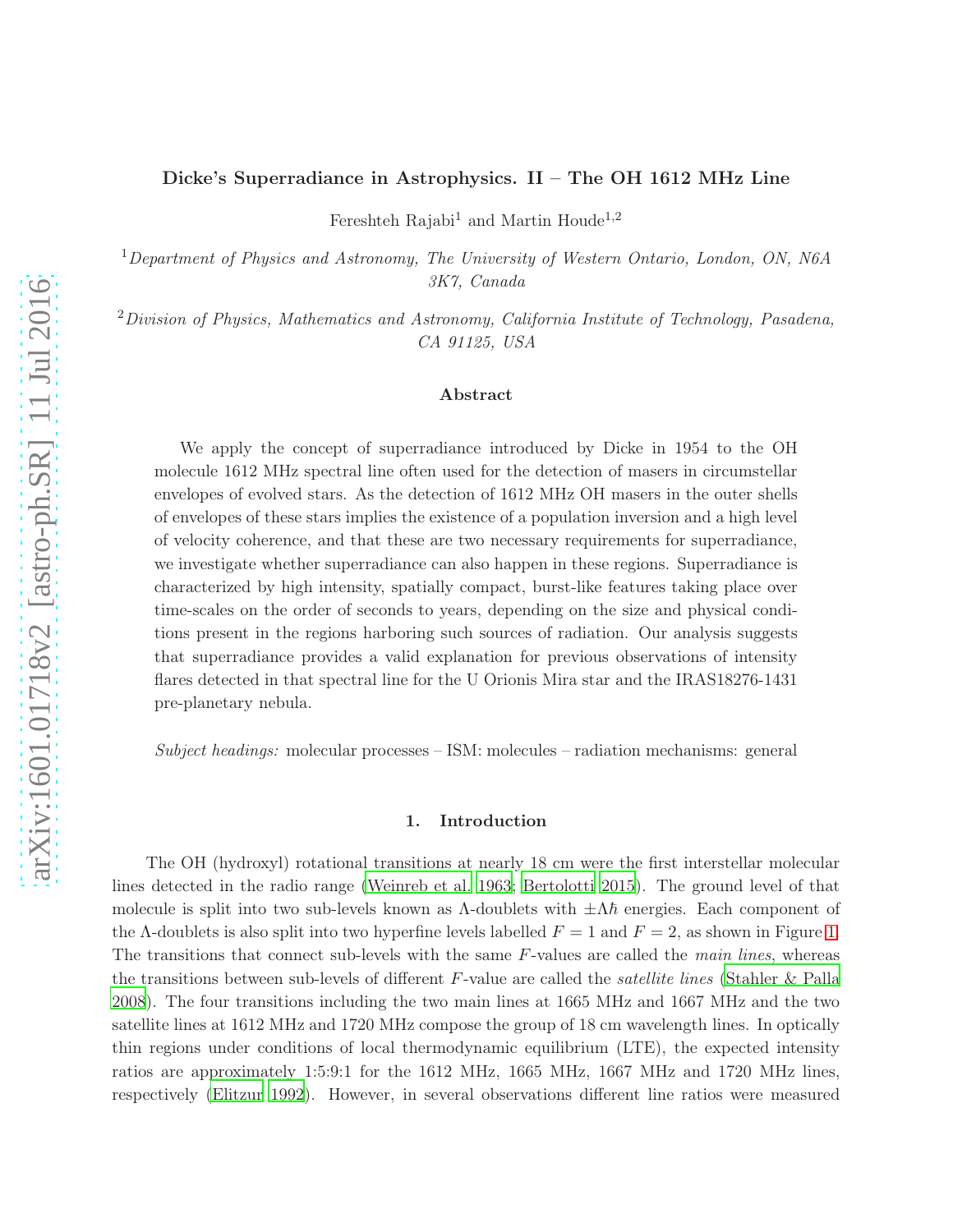

<span id="page-1-0"></span>Fig. 1.— The schematic diagram of the ground rotational state of the OH molecule. The ground rotational level labelled by  ${}^{2}$  $\Pi_{3/2}$ ,  $J = 3/2$  splits into  $\Lambda$ -doublet sub-levels shown as  $\pm$  states. This splitting is due to the interaction between the rotational and electronic angular momenta of the molecule. Each Λ−doublet sub-level further splits into two hyperfine levels as a result of the interaction between the electron and nuclear spins of hydrogen atom. The four possible maser transitions are shown with their corresponding frequencies in MHz. Note that the hyperfine splitting is not to scale.

[\(McGee et al. 1965](#page-18-2)), and in some cases the intensity of a given line significantly exceeded that predicted using LTE [\(Weaver et al. 1965\)](#page-18-3). The strong anomalous line intensities were explained by postulating maser action for the corresponding transitions.

Maser action occurs when LTE conditions are violated and velocity coherence is achieved between a group of population-inverted molecules. In the presence of a pumping mechanism that can maintain a higher population in the excited level, the corresponding transition can exhibit the exceptionally high intensity typical of maser sources [\(Elitzur 1992](#page-17-1)). The aforementioned study of [Weaver et al. \(1965\)](#page-18-3) reported the first detection of an OH maser, which was to be followed by several other detections in different regions of the interstellar medium (ISM). A few years later [Turner](#page-18-4) [\(1970\)](#page-18-4) suggested classifying OH maser sources into two classes: Type I and Type II, depending on their brightest detected line. In Type I, the main-line transitions, especially the one at 1665 MHz, are dominant. The sources in this class are usually detected in star-forming sites near HII regions. Type II sources are further divided into Type IIa and Type IIb in which the brightest line corresponds to one of the satellite lines. Type IIa OH maser sources, which are usually detected in supernova remnants, are brightest at 1720 MHz, while in Type IIb the 1612 MHz line is dominant. These sources are often spatially associated with highly evolved stars undergoing rapid mass loss and enclosed in a circumstellar shell [\(Gray 2012](#page-17-2)). In addition, the first extragalactic OH maser was detected in 1982 by [Baan et al. \(1982](#page-17-3)) in Arp 220 (IC 4553) with a luminosity approximately  $10^8$  times greater than that of typical Galactic OH masers. This led to the term "megamaser." Since then several OH megamasers, and even gigamasers, have been detected [\(Darling & Giovanelli 2002](#page-17-4)), usually in the nuclear region of luminous or ultra-luminous infrared galaxies [\(Lockett & Elitzur 2008](#page-18-5)).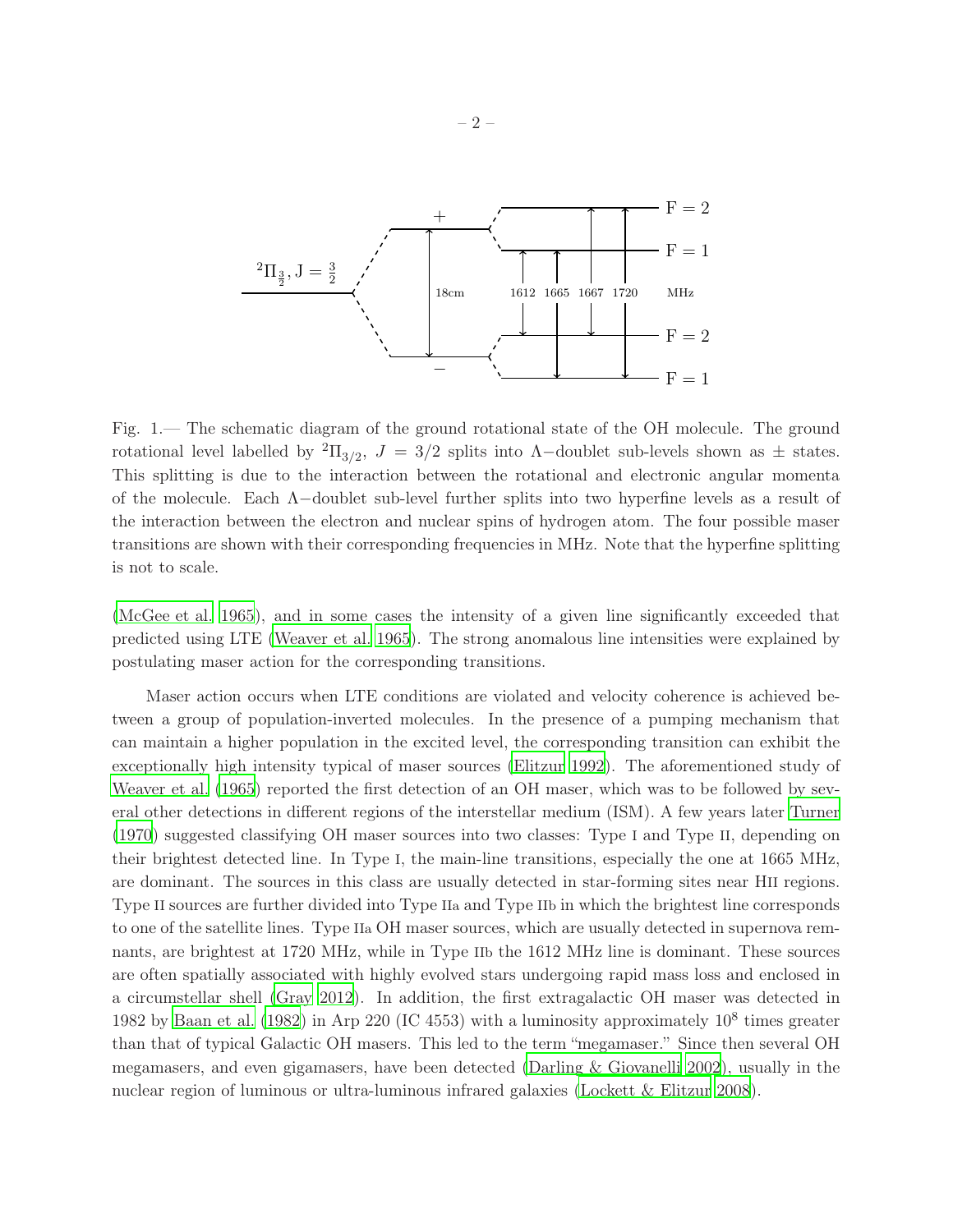The existence of 18-cm OH masers confirms the possibility of inverting populations in the ground level Λ-doublets of this molecule in the ISM. Different pumping mechanisms are suggested for different types of Galactic and extragalactic masers. For instance, Type IIb maser sources near evolved stars are known to be pumped by the far-infrared radiation emitted from dust [\(Elitzur 1992;](#page-17-1) [He 2005;](#page-18-6) [Gray et al. 2005;](#page-17-5) see Section [2](#page-3-0) for more details), while it is suggested that the pumping of OH Type I main-line masers is controlled by collisions with  $H_2$  molecules in star-forming regions [\(Kylafis & Norman 1990](#page-18-7)). Maser action also requires line-of-sight velocity coherence, which can lead to an abnormally narrow line-width through amplification along the radiation path. For Galactic OH 18-cm lines the typical line width is  $\leq 1$  km/s [\(McBride, Heiles, & Elitzur 2013\)](#page-18-8).

Population inversion and velocity coherence are also required for the superradiance cooperative radiation process. In 1954, R. H. Dicke pointed out that a sample consisting of N excited atoms/molecules interacting with a common radiation field cannot always be considered as a collection of independent radiators [\(Dicke 1954\)](#page-17-6). He showed that, under ideal conditions and after a time delay, the sample of atoms/molecules can radiate its stored energy at an enhanced rate NΓ; N times faster than the spontaneous emission rate  $\Gamma$  of a single atom/molecule. As a result, the intensity of the output radiation  $I_{SR}$  scales as the square of the number of inverted atoms/molecules N, unlike the linear dependency of the radiation intensity from the corresponding non-coherent system  $I_{\text{nc}}$ [\(Rajabi & Houde 2016](#page-18-9); hereafter Paper I).

In the ISM, it is usually assumed that atoms/molecules interact with the radiation field independently and the intensity of the radiation becomes a linear function of the atomic/molecular density (if the line is optically thin). But in the case of OH 18-cm line, for which the detection of several maser sources verifies the possibility of achieving population inversion and velocity coherence in some regions, this assumption may fail and it becomes important to examine the possibility of superradiance and coherent interactions. Accordingly, in this paper we follow on the superradiance analysis performed in Paper I for the HI 21 cm (magnetic dipole) transition with a similar study for the OH 18 cm (electric dipole) line. In order to do so, we first discuss the necessary conditions for superradiance in Section [2,](#page-3-0) and narrow down our focus to the 1612 MHz line interacting with OH molecules in the outer regions of the circumstellar envelope (CSE) of highly evolved stars. In Section [3,](#page-7-0) we investigate the likelihood that these conditions can be met in these regions using the Heisenberg approach, with a method of analysis that is an electric dipolar version of the magnetic dipole study found in Paper I and is similar to earlier analyses found in the physics literature [\(Gross & Haroche](#page-17-7) [1982;](#page-17-7) [Benedict et al. 1996](#page-17-8)). In Section [4](#page-10-0) we discuss our numerical results on the characteristics of a potential OH 1612 MHz coherent system, with an application to previous observations performed on the U Orionis Mira star [\(Jewell, Weber, & Snyder 1981\)](#page-18-10) and the IRAS18276-1431 pre-planetary nebula [\(Wolak et al. 2014](#page-19-0)). We end with a short conclusion in Section [5.](#page-16-0)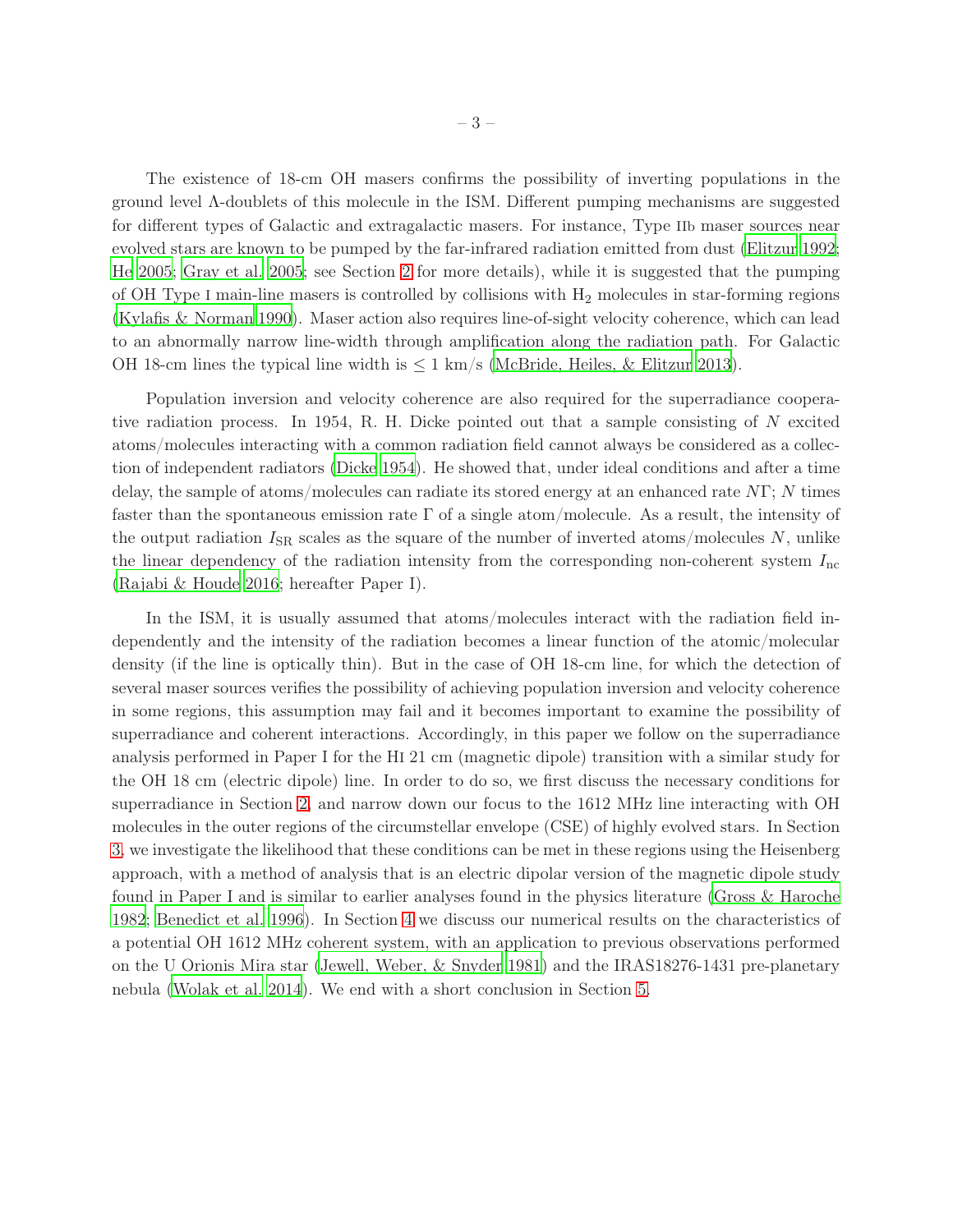## 2. Requirements for Superradiance

<span id="page-3-0"></span>In this section we provide a brief summary of the requirements needed for superradiance, but a more detailed discussion will be found in Section 2 of Paper I. Our discussion applies equally well to atoms or molecules, however, we will focus on molecular superradiance since OH is the subject of our analysis.

When a group of N excited molecules are placed within a volume V much smaller than  $\lambda^3$ , the cube of the wavelength of the radiation  $\lambda$  interacting with the molecules, the radiation by one molecule is seen to be in phase by the other molecules. As a result, the radiation from the different molecules interferes constructively and a strong directional pulse emerges from the sample [\(Dicke](#page-17-6) [1954\)](#page-17-6). This process can also be described from the molecular point of view. In a small-sample (i.e., defined for  $V \ll \lambda^3$ ) the intermolecular distance r is much smaller than  $\lambda$  and, for such small intermolecular distances, the interaction between the molecular dipoles and the radiation field is symmetrical throughout the sample. As a result, after a delay time  $t_D$  the molecular dipoles lock to a common phase and act like a single macroscopic dipole radiating a superradiant intensity  $I_{\rm SR} = NI_{\rm nc}$ , where  $I_{\rm nc}$  is the intensity of a fully non-coherent system [\(Dicke 1954;](#page-17-6) [Gross & Haroche](#page-17-7) [1982;](#page-17-7) [Benedict et al. 1996\)](#page-17-8).

The phenomenon can be extended to a large-sample, defined as N molecules distributed over a volume  $V \gg \lambda^3$ , with inter-molecular spacings potentially larger than  $\lambda$ . In a large-sample, the phase of the radiation varies from place to place as a result of propagation. This will lead to a non-uniform spatial evolution of the molecules, and can result in a weaker coherent behavior as compared to that of a small-sample. However, the higher number of molecules partaking in coherent interactions in a large-sample can make up for this, resulting in an intense output superradiant pulse with  $I_{SR} = NfI_{nc}$ , where the Nf factor determines the enhancement of the radiation intensity in comparison to  $I_{nc}$  and the efficiency of the common phase-locking process is reflected in  $f \leq 1$ alone. Unlike for a small-sample, the phase-matching condition in a large-sample can only be met in some particular directions, and the fact that the phase-locking factor  $f$  is always smaller than unity implies a weakened superradiance. It is found that after a delay time  $\tau_D$ , a first burst of superradiance emerges the sample followed by a number of weaker bursts, the so-called ringing effect (see Section [3](#page-7-0) below, and Sections 3 and 4 in Paper I). The ringing effect is associated with the re-absorption and re-emission of radiation through the end-fire (i.e., the observer-facing cross-section of the superradiant sample) of a large-sample interacting with the incoming radiation originating from other parts farther away in the sample.

Any mechanism that non-coherently reduces the excited level population (e.g., collisional relaxation) or disturbs the phase-locking process can diminish and even terminate superradiance. It is therefore necessary that the time-scale of dephasing/relaxation effects be longer than  $\tau_D$  in a large-sample (or  $t_D$  in a small-sample) to allow for the development of any coherent behavior. This also explains why velocity coherence is an essential condition for superradiance. In the absence of velocity coherence, random thermal motions in a gas results in Doppler line broadening that corre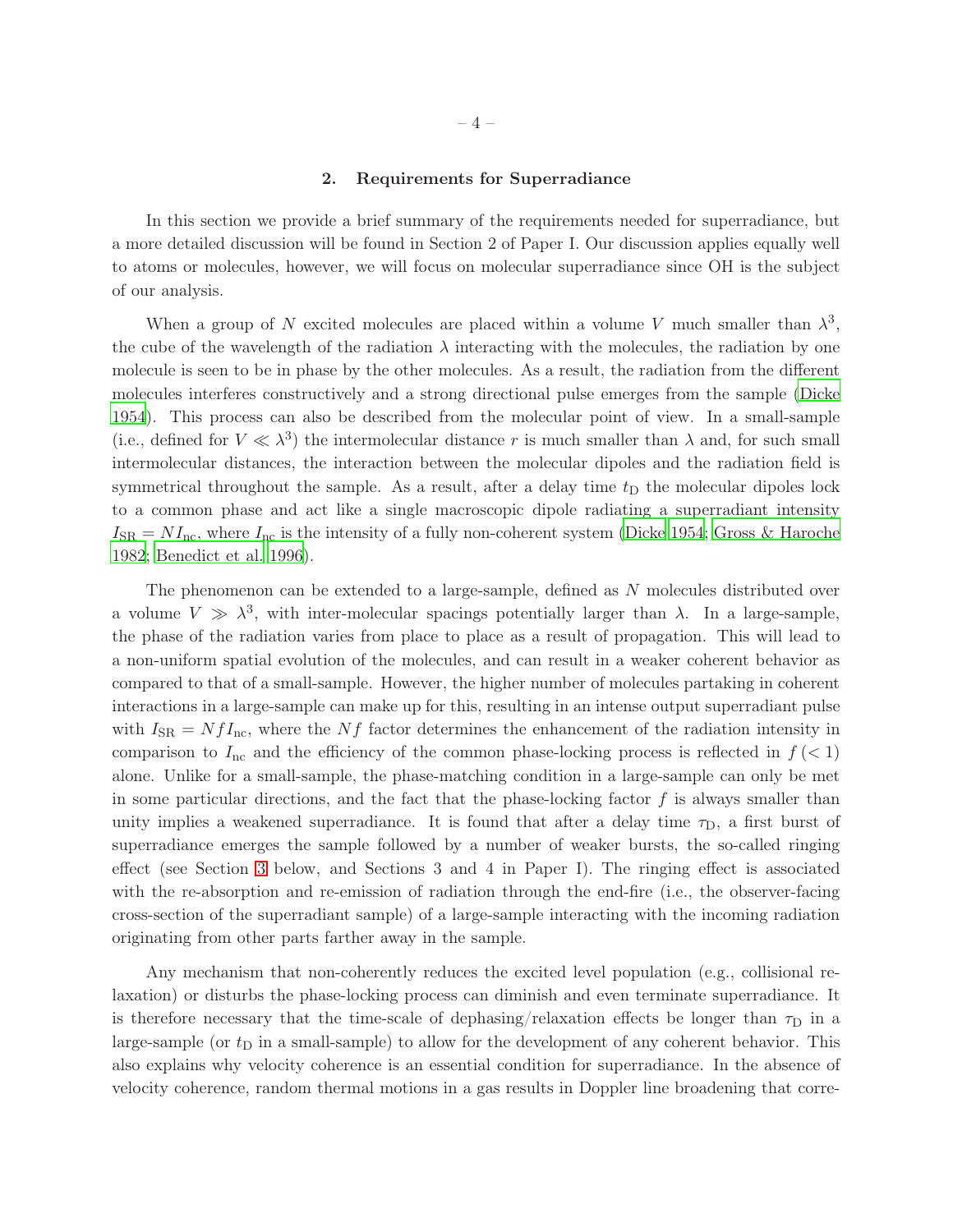sponds to a very short dephasing time-scale (i.e.,  $T_{\text{therm}} \ll \tau_{\text{D}}$ ), and renders this phenomenon the most likely cause of dephasing in a sample. For this reason, it is not expected that superradiance could arise in a thermally relaxed gas. Our study of superradiance is better suited to regions of the ISM where thermal equilibrium has not been reached (e.g., shocks; see Paper I). However, this does not imply that Doppler broadening is not present in a velocity-coherent region, but it is expected to be less constraining than in a thermally relaxed environment.

For any region in the ISM, inelastic collisions with ions, electrons, hydrogen atoms and molecules, or dust grains can further change the internal state of an OH molecule, and if the associated timescale is smaller than  $\tau_D$ , coherent behavior and superradiance can be suppressed. Although they do not change the internal state of a molecule, elastic collisions can also interrupt the coherent phaselocking process and weaken superradiance. This is because during an elastic collision the spacings between energy levels for the colliding counterparts change as a result of short-range interaction forces. After a number of such collisions each acting like a random perturbation, the molecule can lose coherence with the interacting radiation field [\(Wittke](#page-18-11) et al. [1956](#page-18-11)). Elastic collisions are normally more frequent than inelastic collisions, and the mean time between elastic collisions usually sets the time-scale of collisional dephasing/relaxation  $T_c$  and the corresponding condition  $\tau_D < T_c$ is required to allow the build-up of coherent interactions.

The above discussion also implies that coherent interactions cannot be developed in a collisionally pumped OH sample since that would require that the pumping time-scale  $T_{\rm P} = T_{\rm c} < \tau_{\rm D}$ , which contradicts the necessary condition  $T_c > \tau_D$  for superradiance (see Paper I). Thus, for our present study of superradiance we will only focus on OH samples that are believed to be inverted through radiative processes. The studies of pumping mechanism of OH masers show that the 1612 MHz masers associated with evolved stars are pumped by far-infrared photons at 35 and 53  $\mu$ m [\(Litvak](#page-18-12) [1969;](#page-18-12) [Jewell et al. 1979;](#page-18-13) [Gray 2012;](#page-17-2) [Elitzur 1992](#page-17-1)). These photons are emitted from dust shells formed by mass losses from the central star. The radiative pumping model for 1612 MHz masers near evolved stars is corroborated by the observation of correlated variations in the intensities of the star and corresponding masers [\(Harvey et al. 1974;](#page-18-14) [Jewell et al. 1979\)](#page-18-13). While recent studies by [He \(2005\)](#page-18-6) and [Lockett & Elitzur \(2008](#page-18-5)) suggest that OH megamasers, which emit primarily at 1667 MHz and 1665 MHz, are also pumped by far-infrared radiation (more precisely 53  $\mu$ m radiation from dust), the determination of the exact pumping mechanism of main-line masers still requires more studies and collisional processes are not generally ruled out from the pumping scenarios [\(Gray](#page-17-2) [2012\)](#page-17-2). Hence, in this paper we limit our investigation to the possibility of superradiance for the 1612 MHz line interacting with OH molecules in the circumstellar envelopes of late-type stars.

## 2.1. OH Samples Near Evolved Stars

<span id="page-4-0"></span>One of the final stages in the evolution of a low- to intermediate-mass star (i.e., stars with masses of about 1  $M_{\odot}$  to 8  $M_{\odot}$ ) is the asymptotic giant branch (AGB) phase. In that stage, the star, which is composed of an oxygen/carbon core enclosed within layers of hydrogen and helium,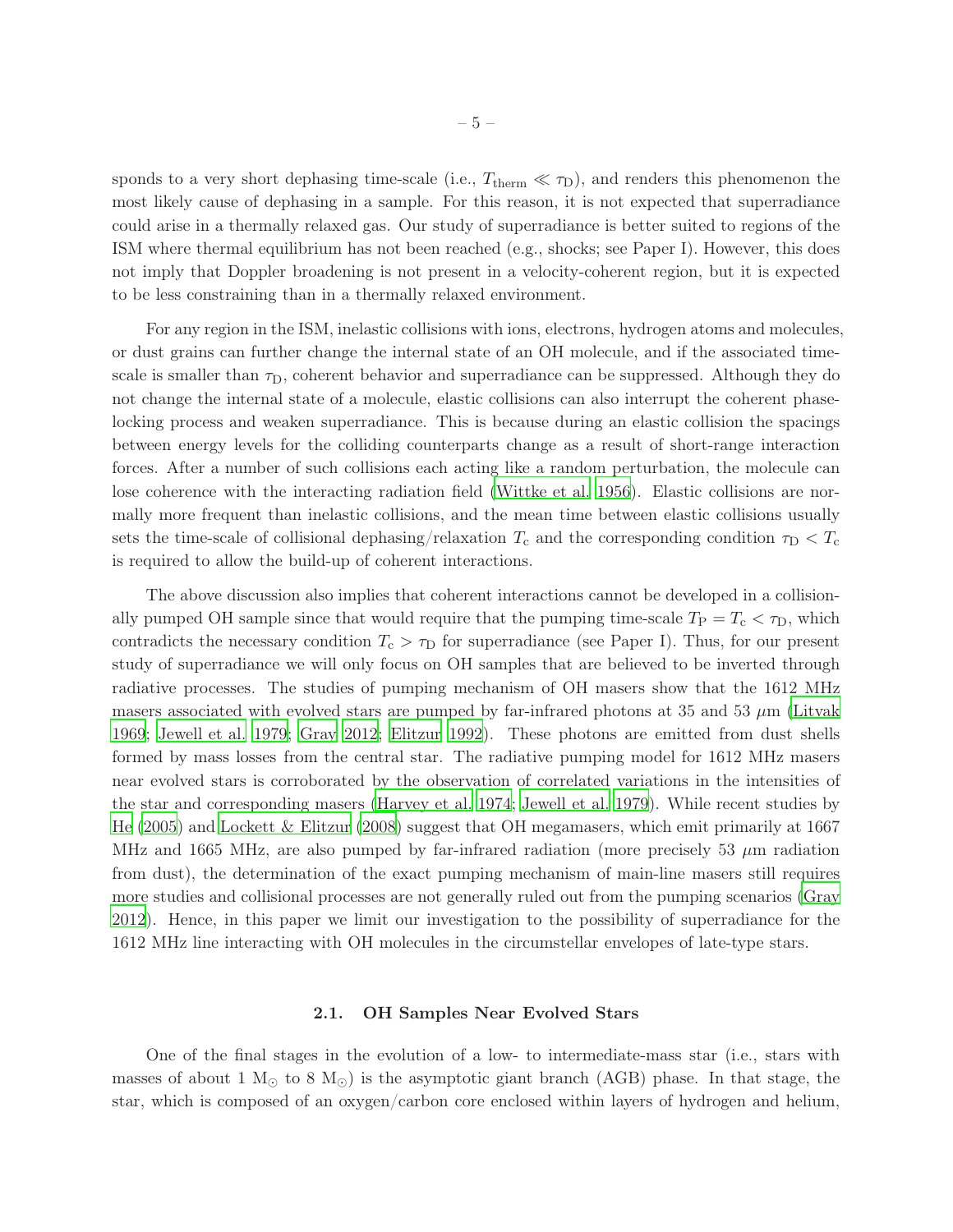becomes variable and can produce shock waves. Shock waves initiate the mass-loss process from the photosphere of the star to cooler regions where the gas particles can clump into dust grains, which interact with the radiation from the star over a broad continuum. Through these interactions the radially outgoing photons transfer their momentum to dust grains driving them outward. This also results in an outflow of the gas particles that are coupled to dust grains through collisions [\(Lamers & Cassinelli 1999;](#page-18-15) [Gray 2012\)](#page-17-2). As outflowing waves move further from the star, they become cooler and denser and form the CSE. The CSE of an evolved star can harbor masers of different types depending on its composition. OH masers are usually found in the CSE of oxygenrich (or M-type) stars. Examples of such stars are Mira variables, long-period M-type stars with periods of 100-500 days [\(Karttunen 2007\)](#page-18-16), which are known source of 1612 MHz OH maser emission. OH-IR stars are another group of long-period variables (LPV) that were originally detected through their 1612 MHz OH maser emission and the infrared radiation emanating from their CSE. Miras are variable at both visible and infrared wavelengths, whereas the CSE of OH-IR stars absorbs starlight at visible wavelengths and re-emits it in the infrared. OH-IR stars are thought to lose mass at a rate of  $10^{-8}$  M<sub> $\odot$ </sub> yr<sup>-1</sup> to  $10^{-4}$  M<sub> $\odot$ </sub> yr<sup>-1</sup> forming larger CSEs than Miras, which have a lower mass-loss rate. The CSEs of these evolved stars are theoretically divided into three zones [\(Gray 1999](#page-17-9)), of which the inner and outer zones are relevant to our study. In the outermost zone, where the CSE is optically thin, UV light from the interstellar medium dissociates  $H_2O$  molecules into OH. In the inner zones, the radiation from the central star is absorbed by dust grains and is re-emitted in the infrared. It was initially suggested by [Elitzur et al. \(1976](#page-17-10)) that the 35- and 53- $\mu$ m infrared photons emitted from dust pump the 1612 MHz OH masers in the outer regions of the CSE of evolved stars. The pumping scheme proposed by [Elitzur et al. \(1976](#page-17-10)) was modified by [Gray et al. \(2005](#page-17-5)), and their detailed analysis of collisional and radiative couplings of OH molecules in the expanding CSE of OH-IR stars indicated that the strongest pumping route uses  $53-\mu m$  photons.

The CSE of evolved stars expands radially and reaches a constant terminal velocity  $v_{\infty} \sim 10 \text{ km}$ s<sup>-1</sup> to 20 km s<sup>-1</sup> in its outer regions [\(Gray 2012\)](#page-17-2). At distances about  $r \gtrsim 10^{16}$  cm from the central star, velocity coherence is achieved among OH molecules moving with the well-defined terminal velocity in the radial or tangential directions relative to the OH shell [\(Draine 2011](#page-17-11)). This velocity coherence can be maintained over the so-called Sobolev length, which is typically on the order of  $10^{14}-10^{16}$  cm for LPV evolved stars (see Section [4.1](#page-12-0) below). This, therefore, may allow the existence of relatively long OH samples, if inversion is achieved through infrared pumping from warm dust. In such samples coherent correlations may develop if the shortest non-coherent relaxation/dephasing time-scale is larger than  $\tau_{D}$ .

Although our analysis is better adapted to regions where thermal equilibrium has not been reached, we will approximate the time-scale of relaxation/dephasing effects in the usual manner applicable to a thermally relaxed gas. We should, however, keep in mind that the time-scales calculated that way are likely to provide overestimates and should be considered as worst case scenarios, as far as superradiance is concerned. One of the main relaxation/dephasing mechanisms in the CSE of evolved stars is collision. We will therefore determine collision time-scales in OH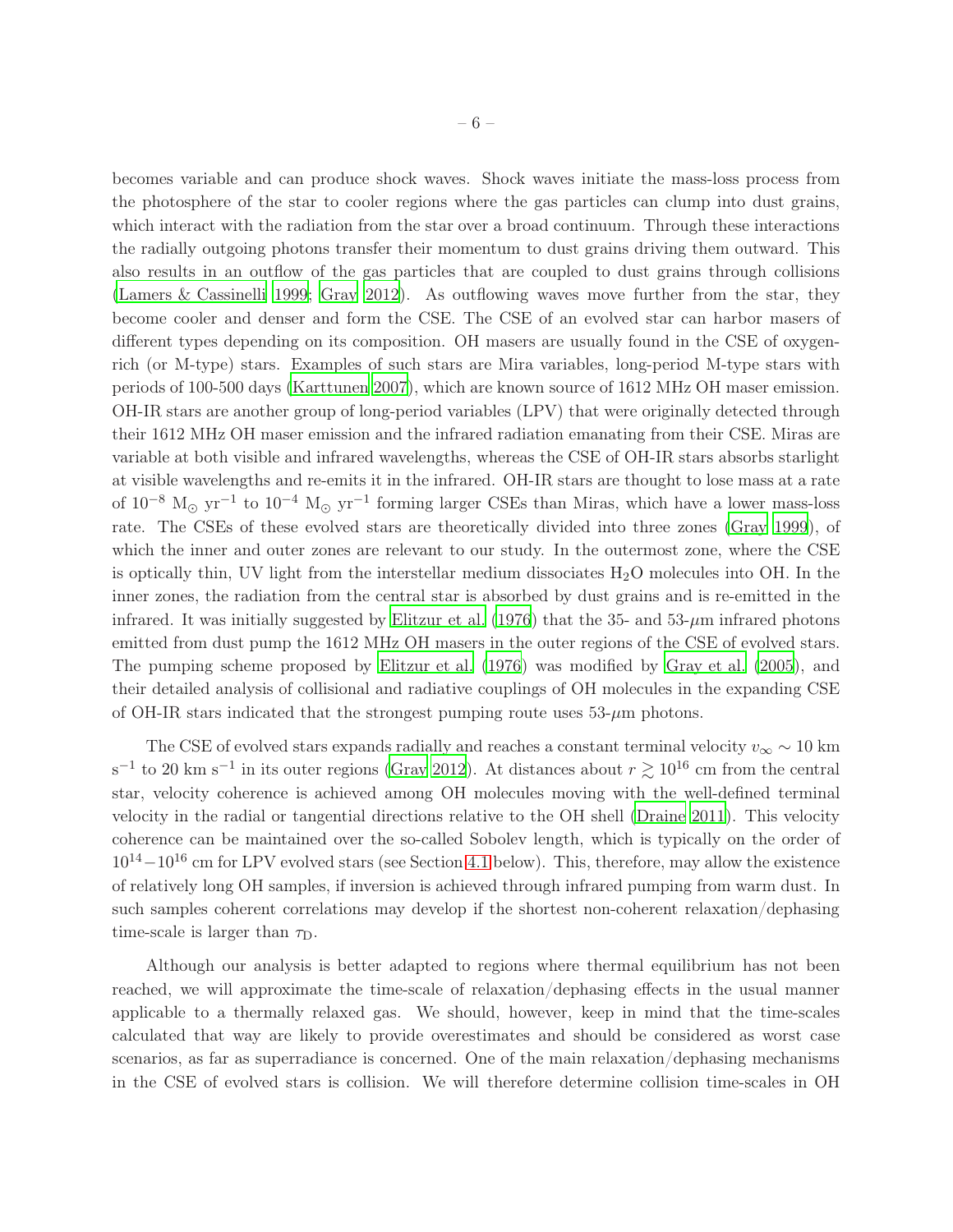samples given a temperature T and number density  $n_{\rm H_2}$  of hydrogen molecules, which are expected to be the main collisional partners of OH in molecular gas shells [\(Gray 2012\)](#page-17-2). These parameters depend on the mass-loss rate of the central star in a circumstellar envelope [\(Goldreich & Scoville](#page-17-12) [1976\)](#page-17-12). For instance, at a mass-loss rate of  $1 \times 10^{-5}$  M<sub>☉</sub> yr<sup>-1</sup> the abundance of OH molecules is estimated to be approximately 10 cm<sup>-3</sup>, while  $n_{\rm H_2} \sim 10^6$  cm<sup>-3</sup> at  $r \approx 10^{16}$  cm based on the study of different physical and chemical processes taking place in the CSEs of OH-IR stars [\(Gray et al.](#page-17-5) [2005\)](#page-17-5). Allowing for potentially lower mass-loss rates, we will consider the  $10^4 \text{ cm}^{-3} \le n_{\text{H}_2} \le 10^6$ cm−<sup>3</sup> range in what follows.

The time-scale of  $OH-H_2$  collisions can be determined with the knowledge of the collisional cross sections in these regions. The cross sections for inelastic OH−H<sup>2</sup> collisions at different tem-peratures are given in [Offer et al. \(1994](#page-18-17)), and the related time-scale is estimated to range from  $10^5$ sec to 10<sup>7</sup> sec for 10<sup>6</sup> cm<sup>-3</sup>  $\ge n_{\text{H}_2} \ge 10^4$  cm<sup>-3</sup>, respectively. For elastic OH-H<sub>2</sub> collisions the corresponding time-scale is given by

<span id="page-6-0"></span>
$$
T_{\rm c} = \frac{1}{n_{\rm H_2} \sigma_{\rm g} \bar{v}},\tag{1}
$$

where  $\sigma_{\rm g} \simeq 4 \times 10^{-16} \text{ cm}^2$  is the geometrical cross-sectional area of a hydrogen molecule and  $\bar{v}$  is the mean relative velocity of OH molecules [\(Irwin 2007;](#page-18-18) [Souers 1986](#page-18-19)). For example,  $\bar{v}$  is estimated to be ~ 1 km s<sup>-1</sup> at  $T \sim 100$  K. Inserting these values into Equation [\(1\)](#page-6-0) gives  $10^4$  sec  $\leq T_c \leq 10^6$  sec for  $10^6 \text{ cm}^{-3} \ge n_{\text{H}_2} \ge 10^4 \text{ cm}^{-3}$ , respectively. As was already mentioned, elastic OH–H<sub>2</sub> collisions are found to be somewhat more frequent than their inelastic counterpart and thus set the time-scale of collisional dephasing  $T_c$ .

Another important process that affects the population of OH energy levels in the CSE of evolved stars is the infrared radiative coupling of rotational levels. As was mentioned earlier, the warm dust in the CSE absorbs the radiation from the central star and re-emits it at mid- and far-infrared wavelengths. The different infrared couplings of the OH rotational levels have large transition dipoles leading to fast excitation/relaxation rates. It should be noted that these transition rates also depend on the opacity at the corresponding infrared wavelengths, which vary over the different zones of the CSE. Among the different infrared coupling routes some pump the 1612-MHz line while others deplete the population inversion and have a relaxation effect. The numerical studies conducted by [Gray et al. \(2005](#page-17-5)) show that these infrared couplings are responsible for the inverted OH zones, with a relaxation time-scale for the 1612-MHz line, including collisional and radiative couplings, on the order of  $\sim 10^4$  sec for a mass loss rate of  $10^{-5}$  M<sub>☉</sub> yr<sup>-1</sup>. Allowing for variations with different mass loss rates, we find that the radiative relaxation time-scales are comparable to those expected from collisions in these regions. For the sake of our discussion we will assume, for simplicity, that the time-scale of OH−H<sup>2</sup> collisions sets the upper limit for the characteristic timescales of superradiance in circumstellar OH samples, but we keep in mind that infrared radiative coupling may also be responsible for this. For the aforementioned range of  $H_2$  densities, when assuming thermal equilibrium the delay time  $\tau_D$  and the characteristic time of superradiance  $T_R$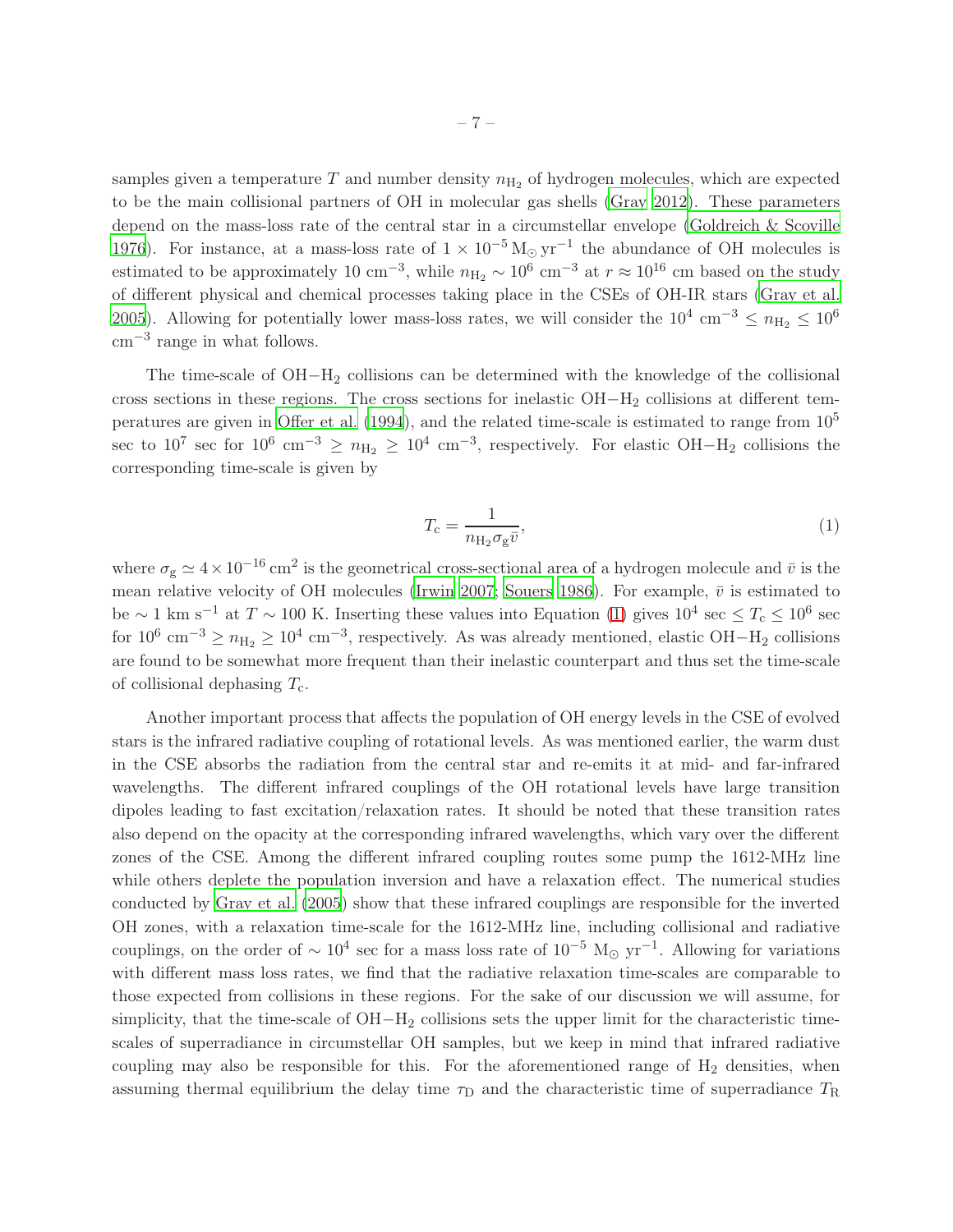should not exceed  $10^4$  sec to  $10^6$  sec. Although these figures should be viewed as worst case scenarios (i.e., lower limits), they allow us to get a sense of the time-scales involved. As we will see later, these time-scales imply intensity variations that could last as long as several years.

#### 3. Analytical Model

<span id="page-7-0"></span>In this section we use the formalism developed in [Gross & Haroche \(1982](#page-17-7)) to describe the behavior of a superradiant system. Since, as will be seen in Section [4,](#page-10-0) the realization of superradiance small-sample is unlikely to take place in the CSEs of evolved stars for the collisional time-scales previously calculated (see Paper I), we focus our analysis on the case of a large-sample.

Taking into account the dephasing/relaxation effects, the behavior of a superradiant system can be expressed by a set of so-called Maxwell-Bloch equations within the framework of the slowly varying envelope approximation (SVEA)

<span id="page-7-1"></span>
$$
\frac{\partial \hat{\mathbb{N}}}{\partial \tau} = \frac{i}{\hbar} \left( \hat{P}_0^+ \hat{E}_0^+ - \hat{E}_0^- \hat{P}_0^- \right) - \frac{\hat{\mathbb{N}}}{T_1} \tag{2}
$$

$$
\frac{\partial \hat{P}_0^+}{\partial \tau} = \frac{2id^2}{\hbar} \hat{E}_0^- \hat{\mathbb{N}} - \frac{\hat{P}_0^+}{T_2} \tag{3}
$$

$$
\frac{\partial \hat{E}_0^+}{\partial z} = \frac{i\omega}{2\epsilon_0 c} \hat{P}_0^-, \tag{4}
$$

where  $T_1$  is the (phenomenological) time-scale of non-coherent population relaxation (e.g., through inelastic collisions) and similarly  $T_2$  for phase relaxation (e.g., through elastic collisions). These equations were derived within the context of the Heisenberg representation. The quantities  $\hat{P}_0^{\pm}$  and  $\hat{E}_0^{\pm}$  are the envelopes for the polarization  $\hat{P}^{\pm}$  and the electric field  $\hat{E}^{\pm}$  vectors, respectively, which are assumed to have the following form

$$
\hat{\mathbf{P}}^{\pm}(z,\tau) = \hat{P}_0^{\pm}(z,\tau) e^{\pm i\omega\tau} \hat{\boldsymbol{\epsilon}}_{\rm m}
$$
 (5)

$$
\hat{\mathbf{E}}^{\pm}(z,\tau) = \hat{E}_0^{\pm}(z,\tau) e^{\mp i\omega\tau} \hat{\boldsymbol{\epsilon}}_{\mathbf{m}}, \tag{6}
$$

with  $\hat{\epsilon}_{m}$  the unit vector indicating the orientation of the molecular electric dipole moment. The population inversion density is given by (twice)  $\hat{N}$ , while d and  $\omega$  are, respectively, the transition dipole matrix element and the angular frequency of the radiation field at resonance with the molecular transition. Equations [\(2\)](#page-7-1) to [\(4\)](#page-7-1) are derived using a two-level system model and describe the evolution of the matter-field system in the retarded-time frame  $\tau$  (=  $t - z/c$ , where c is the speed of light). In the ISM, an OH sample interacting with the radiation along the line-of-sight can be modeled by a cylindrical large-sample along the z-axis. Although a one-dimensional field equation discards the loss of radiation due to diffraction or transverse effects, it is an approximation that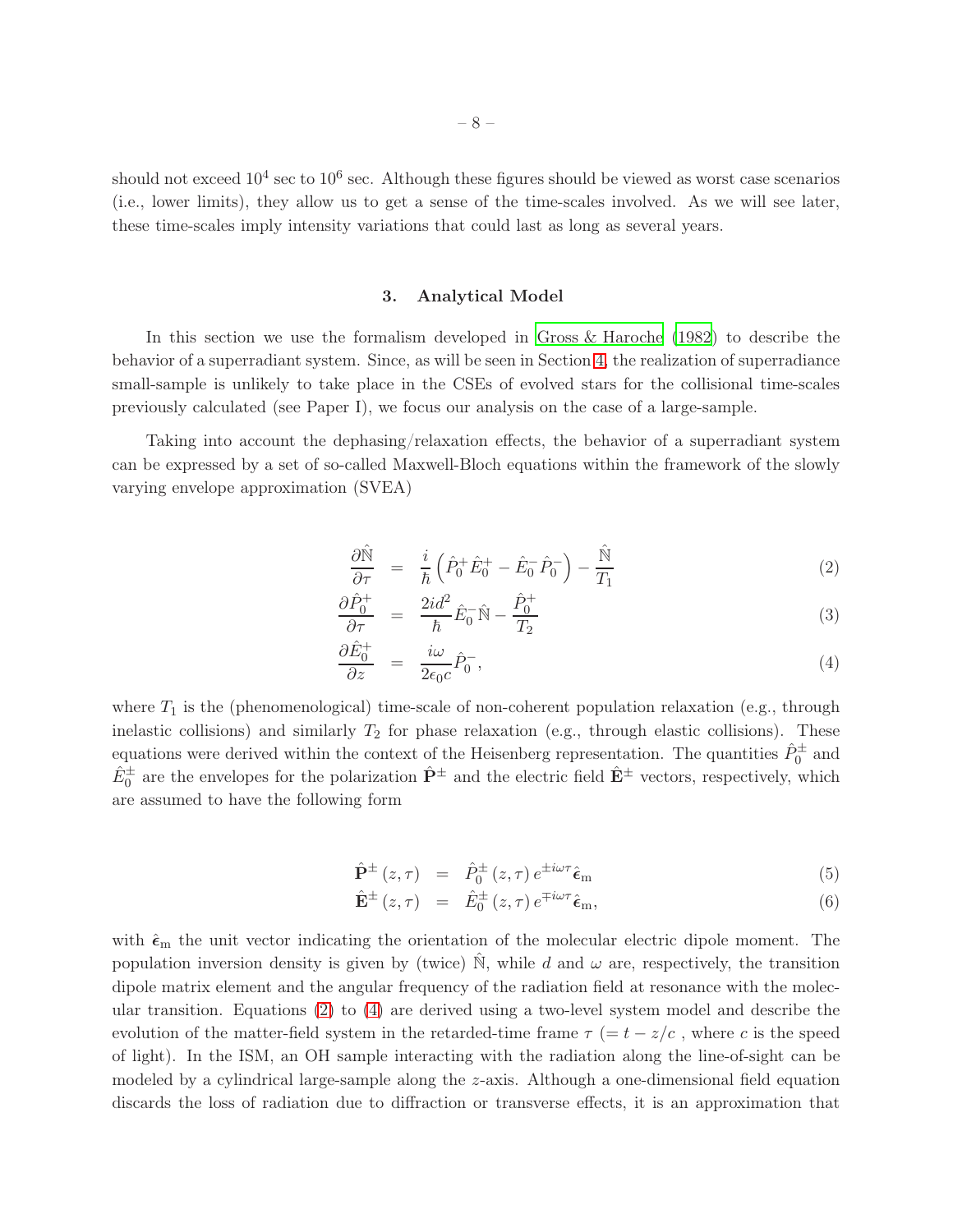reduces the number of variables and allows us to move the analysis forward while retaining the essential physics of the problem. Nonetheless, considerations of the sample's geometry, described by the Fresnel number  $F = A/(\lambda L)$ , with A and L the cross-section and length of the sample, respectively, will also enter our analysis.

Under the assumption that the different dephasing time-scales are similar (i.e.,  $T' \equiv T_1 = T_2$ ), the Maxwell-Bloch equations can be solved by effecting the following change of variables

<span id="page-8-0"></span>
$$
\hat{\mathbb{N}} = \frac{N}{2V} \cos(\theta) e^{-\tau/T'} \tag{7}
$$

$$
\hat{P}_0^+ = \frac{Nd}{2V} \sin(\theta) e^{-\tau/T'}, \tag{8}
$$

where  $\theta$  is the so-called Bloch angle and N is the number of inverted molecules at  $\tau = 0$  in the sample volume V. Inserting Equations [\(7\)](#page-8-0) and [\(8\)](#page-8-0) into the system of Equations [\(2\)](#page-7-1)-[\(4\)](#page-7-1) yields

<span id="page-8-1"></span>
$$
\hat{E}_0^+ = \frac{i\hbar}{2d} \frac{\partial \theta}{\partial \tau} \tag{9}
$$

$$
\frac{d^2\theta}{dq^2} + \frac{1}{q}\frac{d\theta}{dq} = \sin(\theta),\tag{10}
$$

with  $q$ 

$$
q = 2\sqrt{\frac{z\tau'}{LT_{\rm R}}},\tag{11}
$$

and  $\tau' = T' \left( 1 - e^{-\tau/T'} \right)$ . The characteristic time-scale of superradiance  $T_R$  is given by

<span id="page-8-2"></span>
$$
T_{\rm R} = \tau_{\rm sp} \frac{8\pi}{3n\lambda^2 L},\tag{12}
$$

where  $\tau_{sp}$  is the spontaneous decay time-scale of a single molecule and  $n = N/V$  the density of inverted molecules in the sample [\(Gross & Haroche 1982](#page-17-7); [Benedict et al. 1996](#page-17-8)). Equation [\(10\)](#page-8-1) is the so-called Sine-Gordon equation, which can be solved numerically to find solutions for  $\theta(q)$  at the end-fire of the sample (i.e., at  $z = L$ ). The solution for  $\theta$  as a function  $\tau$  can be used to evaluate  $\hat{E}_0^+(z=L,\tau)$  from Equation [\(9\)](#page-8-1), and then the intensity of radiation emerging from the sample with

$$
I_{\rm SR} = \frac{c\epsilon_0}{2} \left| \hat{E}_0^+ \right|^2, \tag{13}
$$

where  $\epsilon_0$  is the permittivity of vacuum.

In Figure [2](#page-9-0) we show three solutions for the radiation intensity from a cylindrical large-sample of OH molecules interacting with the 1612 MHz line, for the cases where  $T' = 70 T_{\rm R}$ , 210  $T_{\rm R}$ , and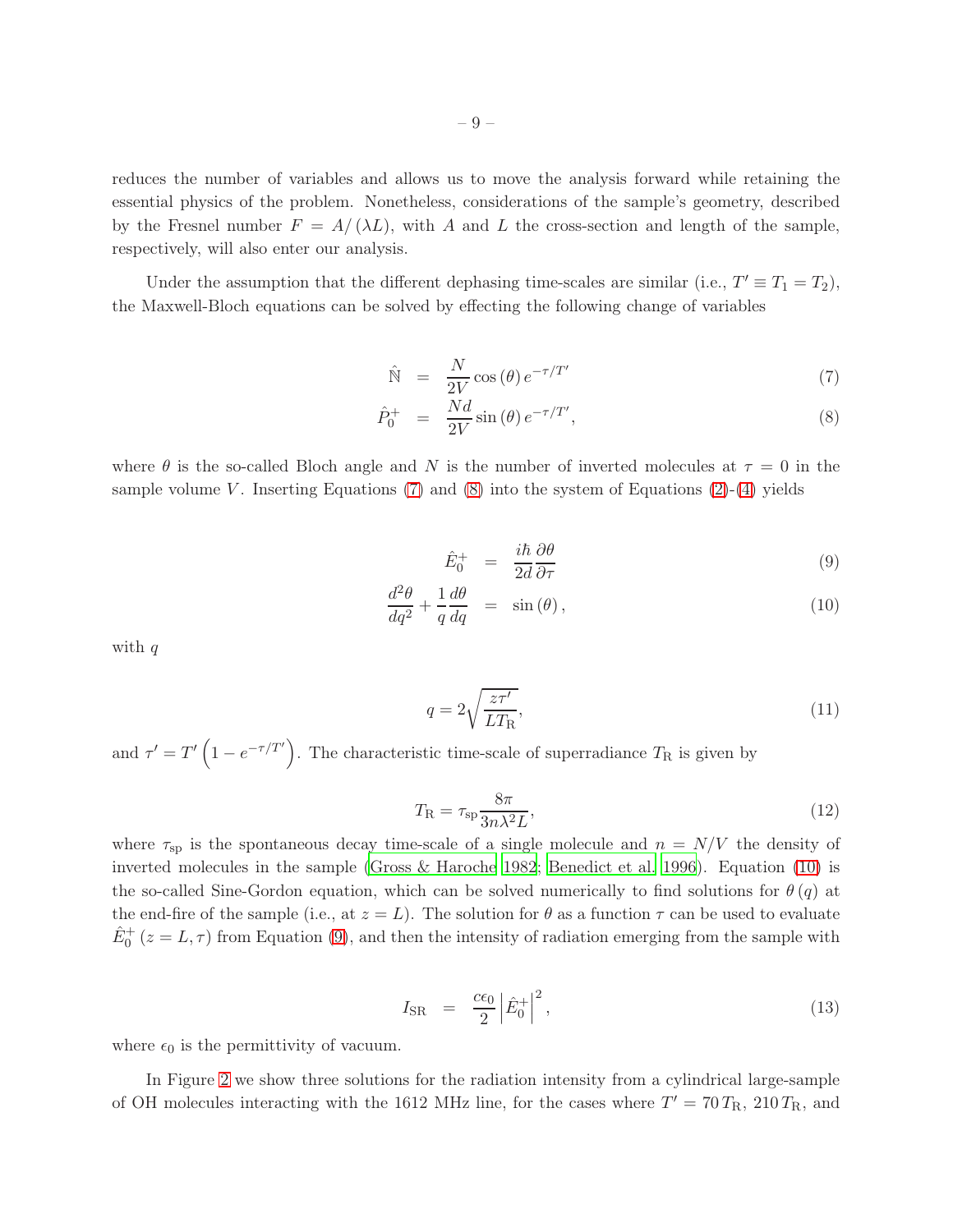

<span id="page-9-0"></span>Fig. 2.— The OH cylindrical large-sample. The intensity axis, scaled to  $NI_{nc}$ , is plotted versus the retarded-time axis, normalized to the superradiance characteristic time-scale  $T_{\rm R}$ . The length of the sample L is set through Equation [\(12\)](#page-8-2) for a given  $T_{\rm R}$ , and the Fresnel number is set to unity forcing the radius of the sample to  $w = \sqrt{\lambda L/\pi}$ . Dephasing effects are included for three different time-scales  $T' = 70 T_{\rm R}$ , 210 $T_{\rm R}$ , and 700 $T_{\rm R}$ .

700 T<sub>R</sub>. For these calculations we set the total number density of OH molecules to  $n_{\text{OH}} = 10 \text{ cm}^{-3}$ , the level of inversion  $\eta = 0.01$ , and  $T_R = 7$  days. The length of the sample L is set through Equation  $(12)$  for the given  $T_{\rm R}$ , and the Fresnel number is set to unity forcing the radius of the sample to  $w = \sqrt{\lambda L/\pi}$ . This value for the Fresnel number minimizes diffraction losses, which are not taken into account in our model [\(Gross & Haroche 1982\)](#page-17-7). In the figure the radiation intensity axis is scaled to  $NI_{nc}$  and the retarded-time axis is normalized to  $T_{R}$ . We can express the non-coherent intensity  $I_{\text{nc}}$  as

<span id="page-9-1"></span>
$$
I_{\rm nc} = N \hbar \omega \left(\frac{1}{A \tau_{\rm sp}}\right) \left(\frac{\phi_{\rm D}}{4\pi}\right),\tag{14}
$$

where  $N\hbar\omega$  is the total energy initially stored in the OH sample, of which a fraction  $\phi_D/4\pi$  emerges from the end-fire of the sample through a cross-sectional area A over the spontaneous decay timescale  $\tau_{\rm SD}$ . The superradiance beam solid-angle  $\phi_{\rm D}$  is defined as

<span id="page-9-2"></span>
$$
\phi_{\rm D} = \frac{\lambda^2}{A},\tag{15}
$$

in the direction of the cylinder's symmetry axis where the phase-locking condition is fulfilled. Equa-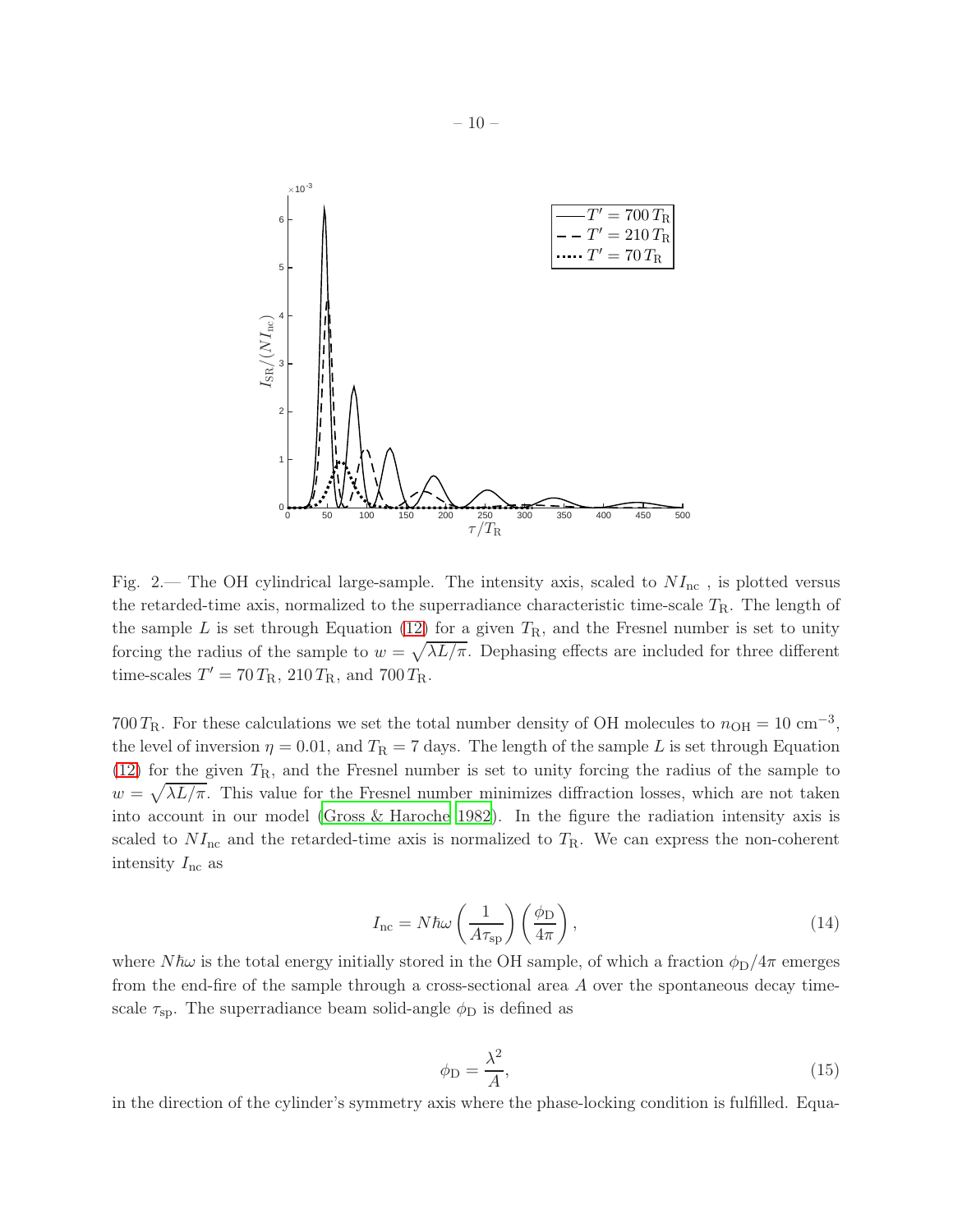tion [\(14\)](#page-9-1) can be rewritten as

<span id="page-10-1"></span>
$$
I_{\rm nc} = \frac{2}{3} \frac{\hbar \omega}{A T_{\rm R}},\tag{16}
$$

using Equations [\(12\)](#page-8-2) and [\(15\)](#page-9-2). Equation [\(16\)](#page-10-1) makes it clear that the non-coherent intensity is roughly  $N$  times smaller than the maximum superradiance intensity, since for the latter approximately N inverted molecules decay to their ground level over the characteristics time-scale of superradiance  $T_{\rm R}$ .

In a large-sample, internal fluctuations (i.e., the thermal noise or spontaneous emission) as well as an external radiation can trigger superradiance. For the calculations presented in Figure [2](#page-9-0) we used internal fluctuations to set the initial Bloch angle at  $\theta_0 = 2/\sqrt{N}$  [\(Gross & Haroche 1982\)](#page-17-7). Once superradiance is initiated, dipoles in a large-sample lock into a common phase and radiate coherently after the delay time [\(Benedict et al. 1996](#page-17-8))

<span id="page-10-2"></span>
$$
\tau_{\rm D} \simeq \frac{T_{\rm R}}{4} \left| \ln \left( \frac{\theta_0}{2\pi} \right) \right|^2. \tag{17}
$$

For the above OH sample we have  $\theta_0 = 4.7 \times 10^{-5}$  rad, which results in  $\tau_D \simeq 35 T_R$  using Equation [\(17\)](#page-10-2), in good agreement with the time appearance of the first burst of radiation in Figure [2.](#page-9-0) As can be also seen in the figure, the total energy stored in the OH sample is released through consecutive bursts with a gradual drop in the peak intensities, with the number of bursts depending on the length of sample and the dephasing time-scale  $T'$ . More precisely, for longer samples and dephasing time-scales (e.g., for  $T' = 210 T_{\rm R}$  and  $700 T_{\rm R}$  in the figure) the process of re-absorption/re-emission takes place more frequently at the end-fire of the sample, leading to a larger number of burst events. However, we should also note that the (non-linear) Sine-Gordon equation is highly sensitive to initial conditions. It follows that the selected value for  $\theta_0$  also has an impact on the appearance of the intensity curve (e.g., in the number of bursts present).

It should be also pointed out that the scaled peak intensities in Figure [2](#page-9-0) indicate the phaselocking factor 0.001  $\lesssim f \lesssim 0.01$  depending on the dephasing time-scale. But the large number of inverted molecules  $N$  in an OH large-sample in a circumstellar envelope will imply, even when multiplied by such a small value for f, a significant enhancement factor resulting in  $I_{SR} \gg I_{nc}$ .

## 4. Discussion

<span id="page-10-0"></span>The condition  $\tau_D < T'$  further implies  $T_R < T'$ , since in a large-sample composed of  $N \gg 1$ molecules  $\tau_D$  is at least an order of magnitude larger than  $T_R$  (see Equation [\[17\]](#page-10-2)). More precisely, the average delay time, i.e., for several realizations of a superradiance system with a different  $\theta_0$ , is given by [\(Gross & Haroche 1982](#page-17-7))

$$
\langle \tau_{\rm D} \rangle = T_{\rm R} \ln(N) \,, \tag{18}
$$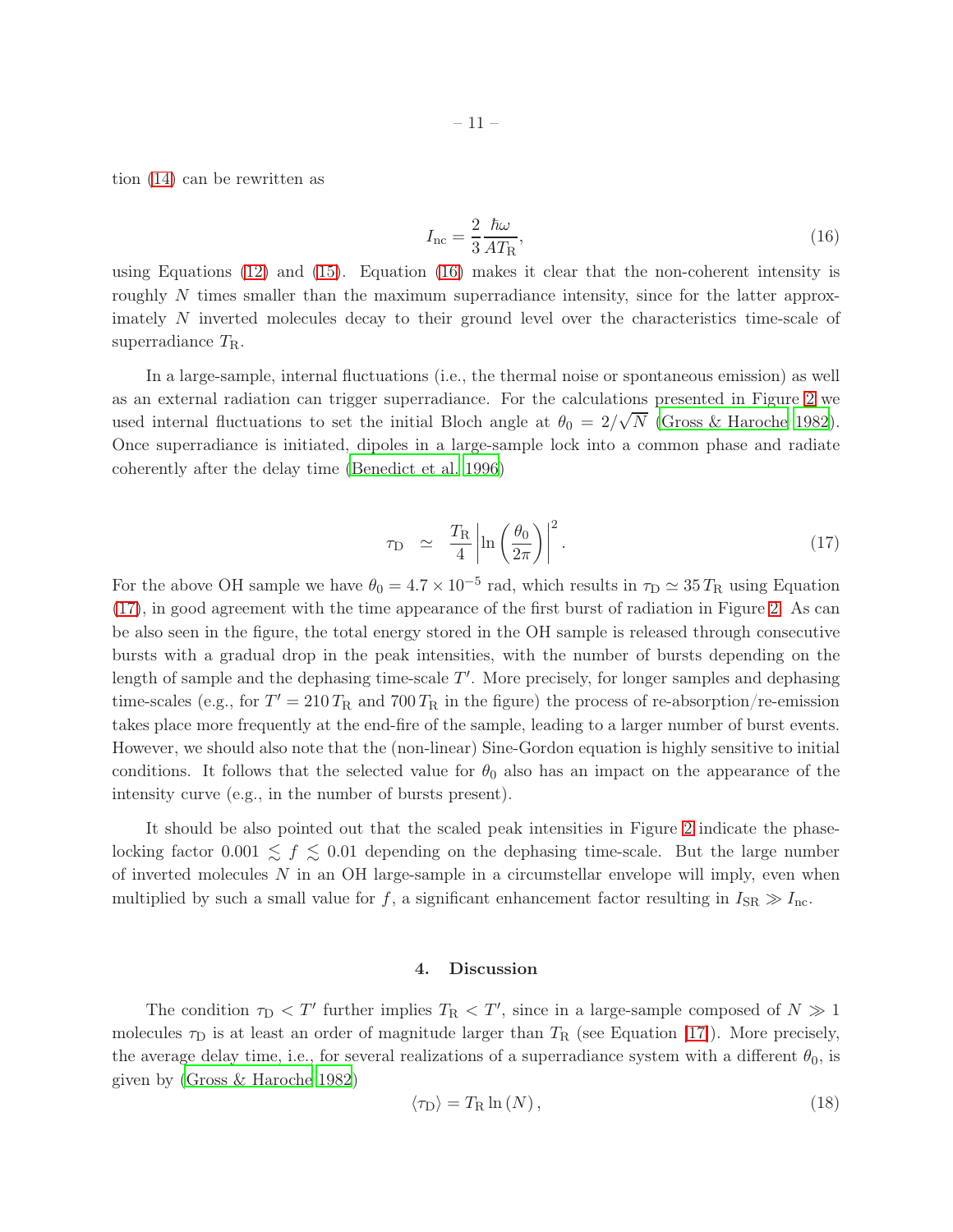which again indicates that  $T_R < \langle \tau_D \rangle$ .

In a small-sample, where there are a relatively small number of atoms, the two time-scales  $T_{\rm R}$  and  $\langle \tau_{\rm D} \rangle$  are approximately of the same order of magnitude and the condition  $\tau_{\rm D} < T'$  can be interchanged with  $T_R < T'$ . For such cases the superradiance time-scale can be calculated from [\(Dicke 1954](#page-17-6))

<span id="page-11-0"></span>
$$
T_{\rm R} = \frac{\tau_{\rm sp}}{\eta n_{\rm OH} V},\tag{19}
$$

where, once again,  $\eta$  is the population inversion factor,  $n_{\text{OH}}$  is the total molecular density, and V is the volume of the sample. A small-sample of OH molecules interacting with the 1612 MHz line is characterized by  $V < \lambda^3 \sim 10^3$  cm<sup>-3</sup>. Applying this constraint on the volume and substituting  $\tau_{\rm SD} \sim 10^{11}$  sec for the 1612 MHz transition line transforms Equation [\(19\)](#page-11-0) to

$$
T_{\rm R} > \frac{10^8}{\eta n_{\rm OH}} \sec,\tag{20}
$$

yielding  $T_R > 10^9$  sec for  $n_{\text{OH}} \sim 10 \text{ cm}^{-3}$  [\(Gray et al. 2005\)](#page-17-5) and  $\eta \sim 0.01$ , which are appropriate for masing regions in circumstellar envelopes. On the other hand, we previously calculated the timescale of OH–H<sub>2</sub> collisions  $T_c$  in circumstellar OH samples to be  $\sim 10^4$  sec to  $10^6$  sec for molecular hydrogen densities  $10^6 \text{ cm}^{-3} > n_{\text{H}_2} > 10^4 \text{ cm}^{-3}$  (see Section [2.1\)](#page-4-0). Although our estimated range for this collision time-scale is likely under-estimated, it indicates that superradiance is unlikely to take place in corresponding OH small-samples since  $T_c = T' < T_R$ .

In a large-sample  $T_{\rm R}$  is set by the two sample parameters: length  $L$  and density of inverted molecules n (see Equation [\[12\]](#page-8-2)). Although it may initially appear that in a large-sample  $T_R$  can always be set to a value smaller than  $T'$  by adjusting  $L$  or  $n$ , in the ISM these parameters are constrained by the physical characteristics of the region within which the population inversion is realized.

In the case of CSE OH samples, the length of an inverted region depends on the mass-loss rate of the central pulsating star, which changes as the star evolves. The computational modeling of CSEs of OH-IR stars by [Gray et al. \(2005\)](#page-17-5) suggests that the radial extent of OH population-inverted zones shrinks as the mass-loss rate of the central star increases. More precisely, the mass-loss rate affects the optical depth of the infrared pump photons and subsequently the thickness of inverted OH zones. Hence, in higher mass-loss rates the envelope becomes more opaque to pump photons and the extent of the region accessible to pump decreases. It is expected that population-inverted regions typically range from  $10^{11}$  cm to  $10^{14}$  cm in thickness [\(Gray et al. 2005\)](#page-17-5).

Using Equation  $(12)$  we can use this range for the length L of a cylindrical large-sample, along with our previous values of  $n = \eta n_{\text{OH}} = 0.1 \text{ cm}^{-3}$  (i.e., 643 molecules within  $\lambda^3$ ) and  $\tau_{\text{sp}} = 7.8 \times 10^{10}$ sec to find  $10^{-1}$  sec  $\gtrsim T_{\rm R} \gtrsim 10^{-3}$  sec for  $10^{11}$  cm  $\lt L \lt 10^{14}$  cm. Using a Fresnel number of unity to minimize diffraction losses in our calculations, specifying a radius  $w = \sqrt{\lambda L/\pi}$  ranging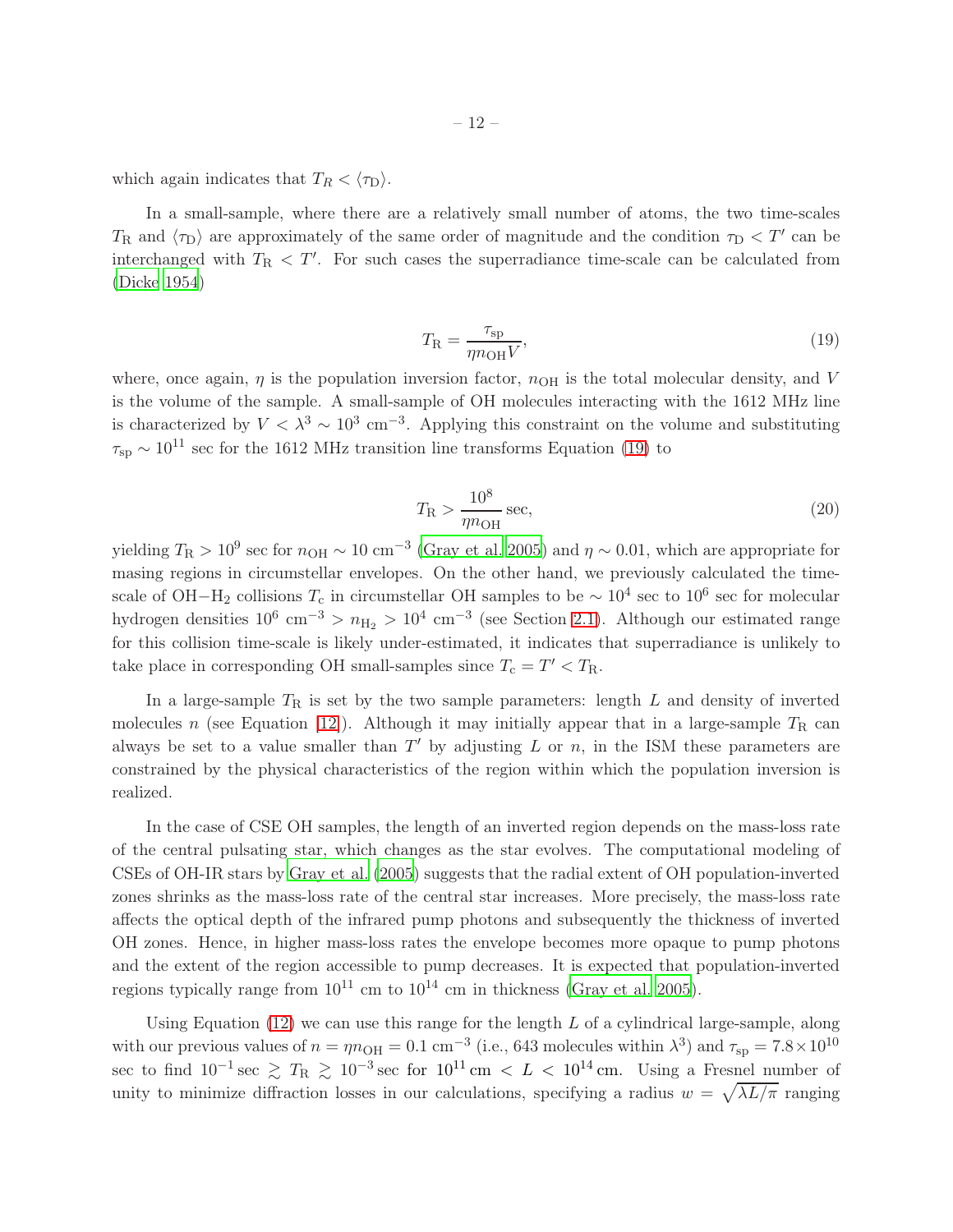from  $7.7 \times 10^5$  cm to  $2.4 \times 10^7$  cm, we find that  $10 \text{ sec } \ge \langle \tau_D \rangle \ge 10^{-2} \text{ sec}$  for the same range of cylindrical lengths. The time-scales are evidently very short in comparison to our previous estimates of  $10^4 \text{ sec} < T_c < 10^6 \text{ sec}$ . It thus appears reasonable to expect that superradiance could take place in the CSEs of such evolved stars. Indeed, we find that  $\langle \tau_D \rangle \sim 10^6$  sec for as small a value as  $L = 10^5$ cm. Given these numbers, we now investigate potential observational evidence for superradiance in the OH 1612 MHz line.

### 4.1. The U Orionis Mira Star

<span id="page-12-0"></span>

<span id="page-12-1"></span>Fig. 3.— A superradiance intensity model (solid blue curve) with  $T_R = 6.5$  days,  $T' = 393 T_R$ , and  $\theta_0 = 4.4 \times 10^{-5}$  rad superposed on data from [Jewell, Weber, & Snyder \(1981](#page-18-10)) (black dots) obtained during the 1974 to 1979 OH 1612 MHz maser flaring episode of U Orionis.

U Orionis is a M8 III-type OH Mira variable with a period of 372 days, which has exhibited in the past significant variations in the intensity of several OH maser emission lines. [Jewell, Weber, & Snyder](#page-18-10) [\(1981\)](#page-18-10) reported the results of their monitoring program of the 1612 MHz, 1665 MHz, and 1667 MHz masers observed in the CSE of U Ori, along with a compilation of similar data taken from several other sources [\(Pataki & Kolena 1974;](#page-18-20) [Reid et al. 1977](#page-18-21); [Cimerman 1979;](#page-17-13) [Fix 1979\)](#page-17-14) covering several years of observations (i.e., from 1974 to 1979). All three maser lines exhibited significant flaring events during that period. Although the 1665 MHz and 1667 MHz masers showed strong correlation in their intensity variations, the 1612 MHz maser displayed a completely different behavior characterized by the authors as a "damped oscillator decline" spanning about an order of magni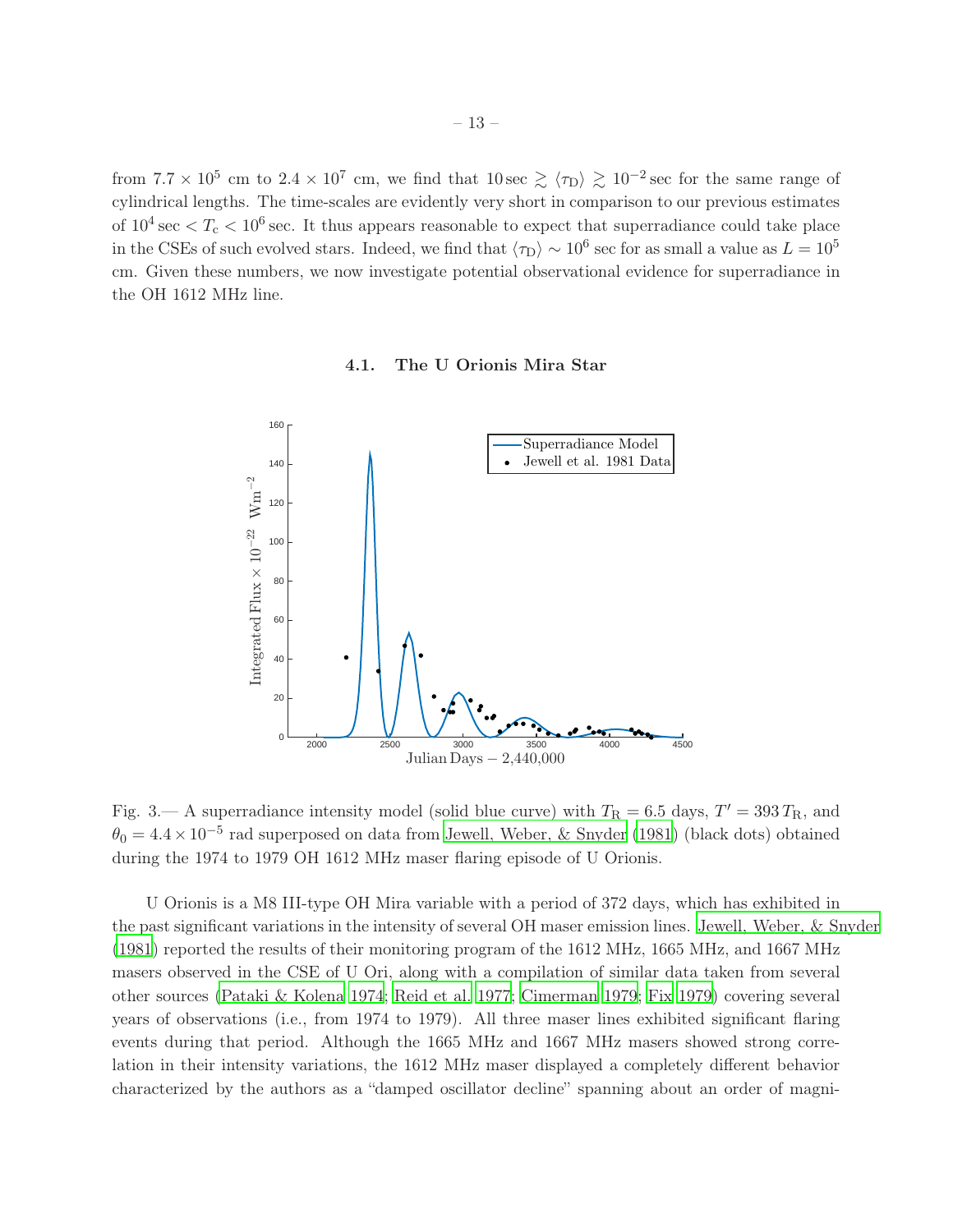tude in intensity range over the period. These variations were also clearly uncorrelated with the star's light curve (see Figure 1 of [Jewell, Weber, & Snyder 1981](#page-18-10)), and there has been no satisfactory explanation for such behavior that we are aware of so far.

Since the ringing in superradiance intensity displayed in the  $T' = 210 T_{\rm R}$  and  $700 T_{\rm R}$  curves shown in Figure [2](#page-9-0) is also reminiscent of a "damped oscillator" behavior, the data of [Jewell, Weber, & Snyder](#page-18-10) [\(1981\)](#page-18-10) provide us with a first opportunity to test our OH 1612 MHz superradiance model. We accordingly show in Figure [3](#page-12-1) the results of our attempt. In the figure, the black dots are taken from Figure 1 of [Jewell, Weber, & Snyder \(1981\)](#page-18-10), while the (blue) solid curve is calculated from our model discussed in Section [3.](#page-7-0) We have once again used the internal fluctuation condition to trigger superradiance (i.e,  $\theta_0 = 2/\sqrt{N}$ ), which resulted in  $\theta_0 = 4.4 \times 10^{-5}$  rad ( $\tau_{\rm D} \simeq 35 T_{\rm R}$ ; see Equation [\[17\]](#page-10-2)) for the chosen parameters  $T_R = 6.5$  days and  $T' = 393 T_R$ , while keeping  $n = 0.1$  cm<sup>-3</sup>. Given the simplicity of our one-dimensional superradiance model we have not attempted to perform any formal fit to the data, but merely adjusted the model's free parameters (i.e.,  $T_{\rm R}$  and  $T'$ ) to reproduce the main features found in the data. Our model was also "normalized" in intensity to that of the data. Unfortunately, the data is sparse early on (i.e., up to approximately Day 2600) and we cannot be certain of the proper behavior during that period, but the intensity is well constrained for the rest of the observation period. We should also note that the data compiled in [Jewell, Weber, & Snyder](#page-18-10) [\(1981\)](#page-18-10), realized with different facilities and instruments probing sometimes different polarization states, do not focus on a single spectral feature but rather represent the integrated flux over a finite bandwidth. Despite these facts and the simplicity of our model, the oscillatory behavior of the intensity is relatively well captured by the superradiance model. More precisely, the intensity of the last four maxima (at times beyond Day 2500) are reasonably well matched by the curve, both in their relative intensities and times of occurrence.

We note that the superradiant system stemming from our calculations yields a cylindrical length  $L = 3.4 \times 10^4$  cm, which is orders of magnitude shorter than corresponding scales expected for masers. It follows that, within the context of our model, a large number of superradiant largesamples must be responsible for creating a radiation intensity strong enough to be detected during the flaring period (see Section [4.3](#page-15-0) below). Also, the dephasing time  $T'$  needed to reproduce the data corresponds to approximately 7 years ( $\sim 10^8$  sec and  $\simeq 10 \tau_D$ ) and points to conditions significantly less constraining than those previously calculated for a thermally relaxed gas, as expected. This implies the existence of significant velocity coherence over the length  $L$  of a superradiant sample. This may not be surprising considering the Sobolev length for this source, which we evaluate to be  $L_{\rm Sobolev} \sim 10^{16}$  cm using previously published data on the velocity gradient found in U Ori's CSE [\(Nguyen-Q-Rieu et al. 1979\)](#page-18-22). The relative smallness of a superradiant sample (i. e.,  $L/L_{\text{Sobolev}} \sim$  $10^{-12}$ ) is an indicator of small frequency shifts and longer dephasing time-scales in the superradiant samples.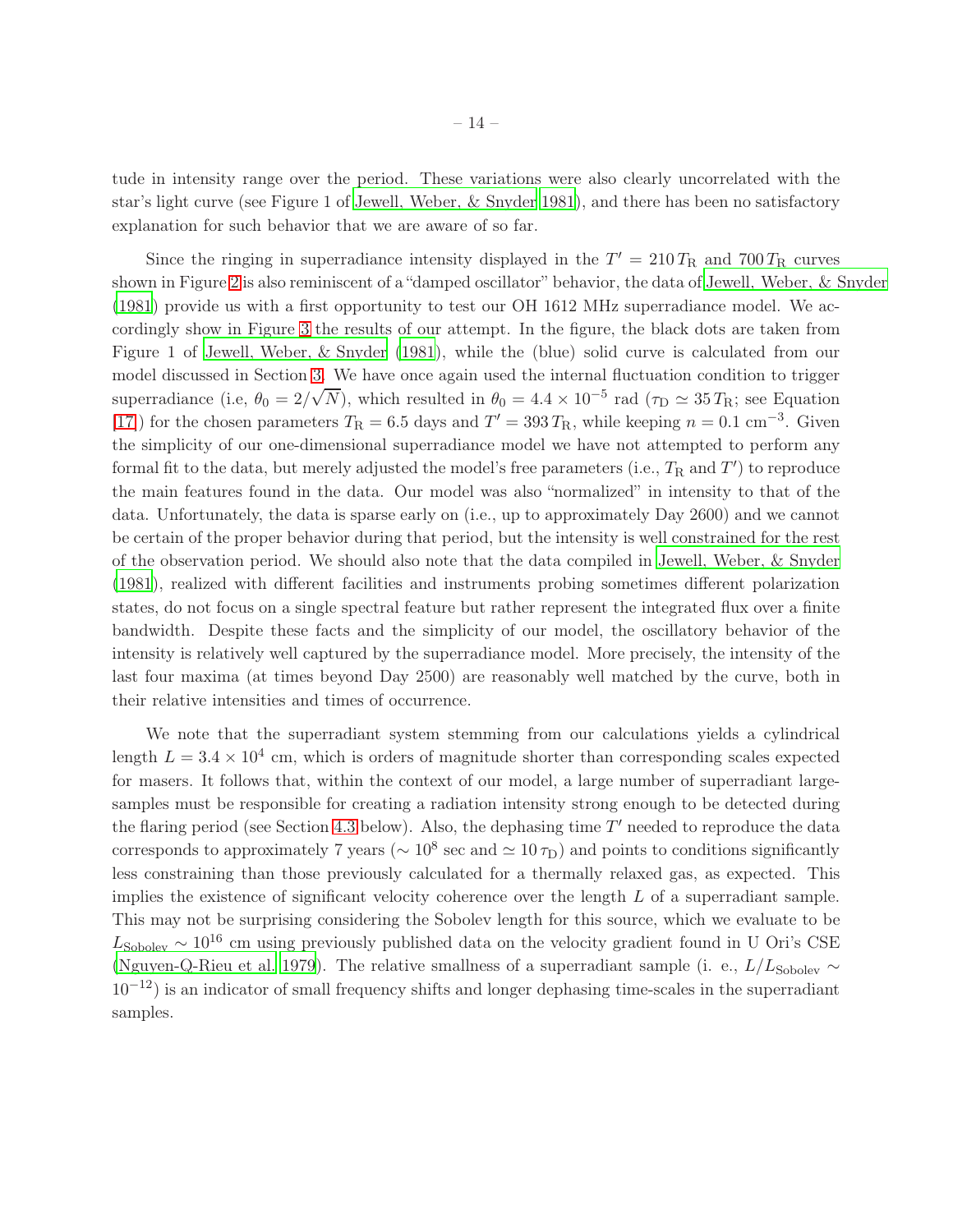

<span id="page-14-0"></span>Fig. 4.— A superradiance intensity model (broken curve) with  $T_R = 42$  days,  $T' = 61 T_R$ , and  $\theta_0 = 2.8 \times 10^{-4}$  rad superposed on data from [Wolak et al. \(2014](#page-19-0)) (solid curve) obtained during the 2002 to 2009 OH 1612 MHz maser flaring episode of IRAS18276-1431.

# 4.2. The IRAS18276-1431 Pre-planetary Nebula

IRAS18276-1431 (OH17.7-2.0) is a pre-planetary nebula with a detached CSE and central star of spectral type earlier than K5, long known for its strong 1612 MHz OH maser emission [\(Bowers](#page-17-15) [1974\)](#page-17-15). [Wolak et al. \(2014](#page-19-0)) have recently published the results of a monitoring campaign performed between 2002 and 2009, where emission from OH masers at 1612 MHz, 1665 MHz, and 1667 MHz was measured twice monthly using the Nançay Radio Telescope. While a monotonic decay and rise in intensity were detected at 1665 MHz and 1667 MHz, respectively, the integrated flux from the redshifted part of the 1612 MHz spectrum revealed a significant intensity flare lasting approximately 6 years. Furthermore, during that same period the blue-shifted part of the spectrum only displayed a monotonic decay.

We show in Figure [4](#page-14-0) the results of calculations using our superradiance model (broken curve) superposed to the data from [Wolak et al. \(2014\)](#page-19-0) (solid curve) for the aforementioned flaring episode of the OH 1612 MHz line. Although the duration of the data does not allow us to determine if the burst of radiation taking place between approximately Day 2800 and Day 5000 is a single occurrence or part of a series of bursts, the longer duration of the flare (∼ 2000 days) in comparison to case of U Ori and the expected limitation on the dephasing time  $T'$  seem to imply a single flare. Accordingly, our superradiance model yields  $T_R = 42$  days,  $T' = 61 T_R$ , and  $\theta_0 = 2/\sqrt{N} = 2.8 \times 10^{-4}$  rad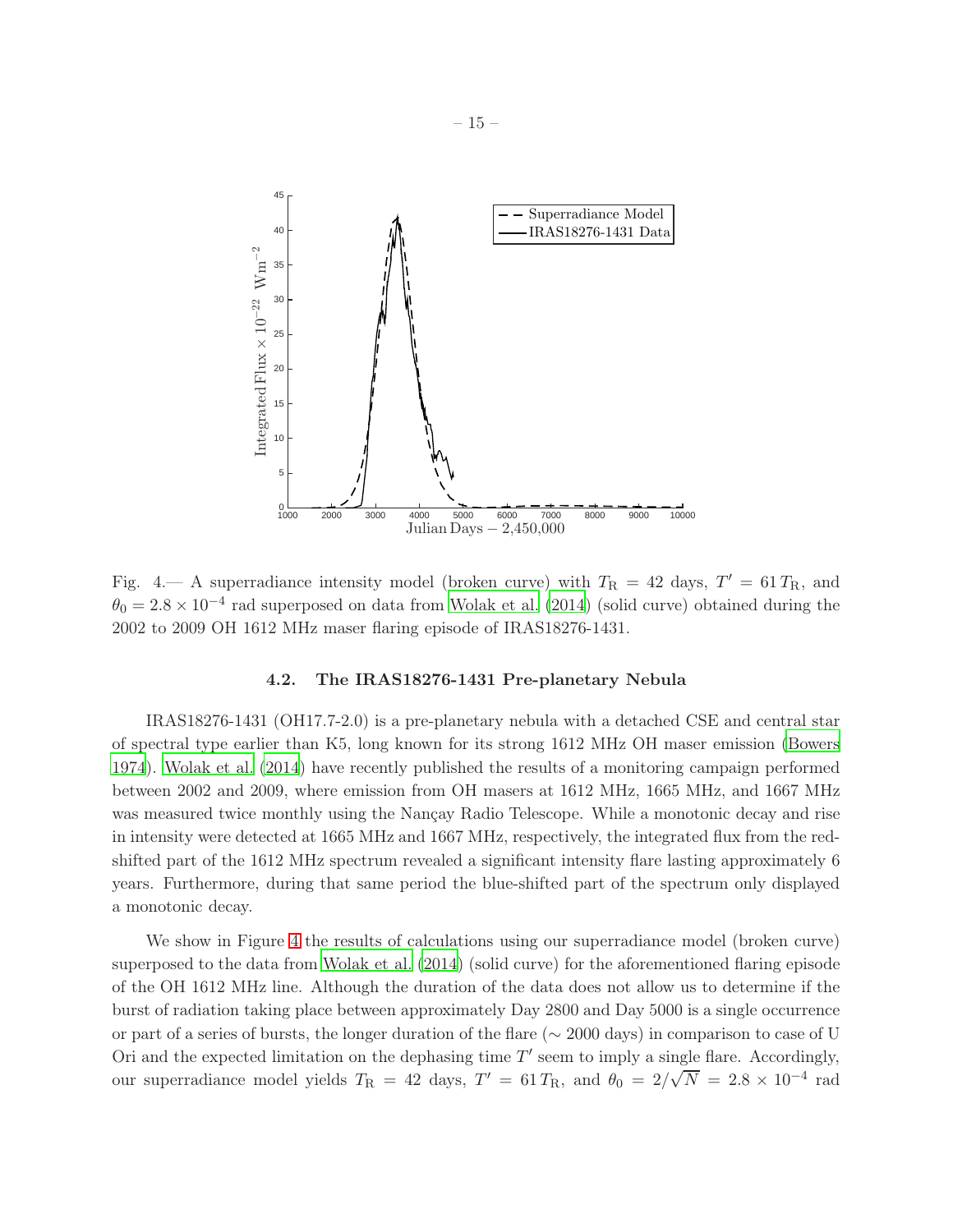$(\tau_D \simeq 25 T_R)$ , and provides a rewardingly nice match to the data.

As for U Ori, we note that the superradiance cylinder length  $L = 5.2 \times 10^3$  cm is orders of magnitude shorter than those expected for masers, implying that a large number of superradiant large-samples are behind the measured intensity variation, while the required dephasing time  $T' \simeq 7$ years ( $\sim 10^8$  sec and  $\simeq 2.4 \tau_D$ ) is markedly longer than the mean collision times previously calculated for  $10^4 \text{ cm}^{-3} \le n_{\text{H}_2} \le 10^6 \text{ cm}^{-3}$  at  $T = 100 \text{ K}$ , as expected. And, once again, because of the small size of a superradiant sample  $(L = 5.2 \times 10^3 \text{ cm})$  relative to typical values for the Sobolev length in the CSE of evolved stars, less constraining dephasing effects are anticipated.

### 4.3. Transition Between Maser and Superradiance Modes

<span id="page-15-0"></span>The data sets from [Jewell, Weber, & Snyder \(1981](#page-18-10)) and [Wolak et](#page-19-0) al. [\(2014](#page-19-0)) both indicate transitions between periods of (quasi) steady state maser radiation and flaring episodes. Here we propose a scenario where such transitions could take place within the context of the superradiance model.

We know from our discussion in Section [2](#page-3-0) that superradiance requires a dephasing time such that  $T' > \tau_D$ . We therefore surmise, because of the relationship between  $\tau_D$  and  $T_R$  given in Equation [\(17\)](#page-10-2), the existence of a critical value  $T_{\text{R,crit}}$  for the characteristic time-scale of superradiance, which cannot be exceeded for superradiance to take place. That is, superradiance requires  $T_R \lesssim T_{R,\text{crit}}$ with

$$
T_{\rm R,crit} = \frac{4T'}{\left|\ln\left(\frac{\theta_0}{2\pi}\right)\right|^2},\tag{21}
$$

which in turn can be manipulated to yield, using Equation [\(12\)](#page-8-2), a corresponding critical value for the product of the inverted population density n and the large-sample length  $L$ . In other words, superradiance also implies a column density of inverted molecules  $nL \gtrsim (nL)_{\text{crit}}$  with

<span id="page-15-1"></span>
$$
(nL)_{\text{crit}} = \frac{2\pi}{3\lambda^2} \frac{\tau_{\text{sp}}}{T'} \left| \ln \left( \frac{\theta_0}{2\pi} \right) \right|^2.
$$
 (22)

In the AGB phase, the mass-loss rate can change significantly during thermal pulsation periods, when the evolved star blows away its mass in the form of super winds, or when the circumstellar envelope starts detaching from the star. These variations happen over relatively short time-scales (i.e., on the order of a few years) and can result in correspondingly important changes in  $L$  and  $n$ in an OH large-sample. However, variation in  $nL$  do not necessarily require abrupt disruptions in the CSE and could happen more gradually over time or even because of local variations on smaller spatial scales.

Whatever the case may be, we can therefore imagine a situation where a region harboring an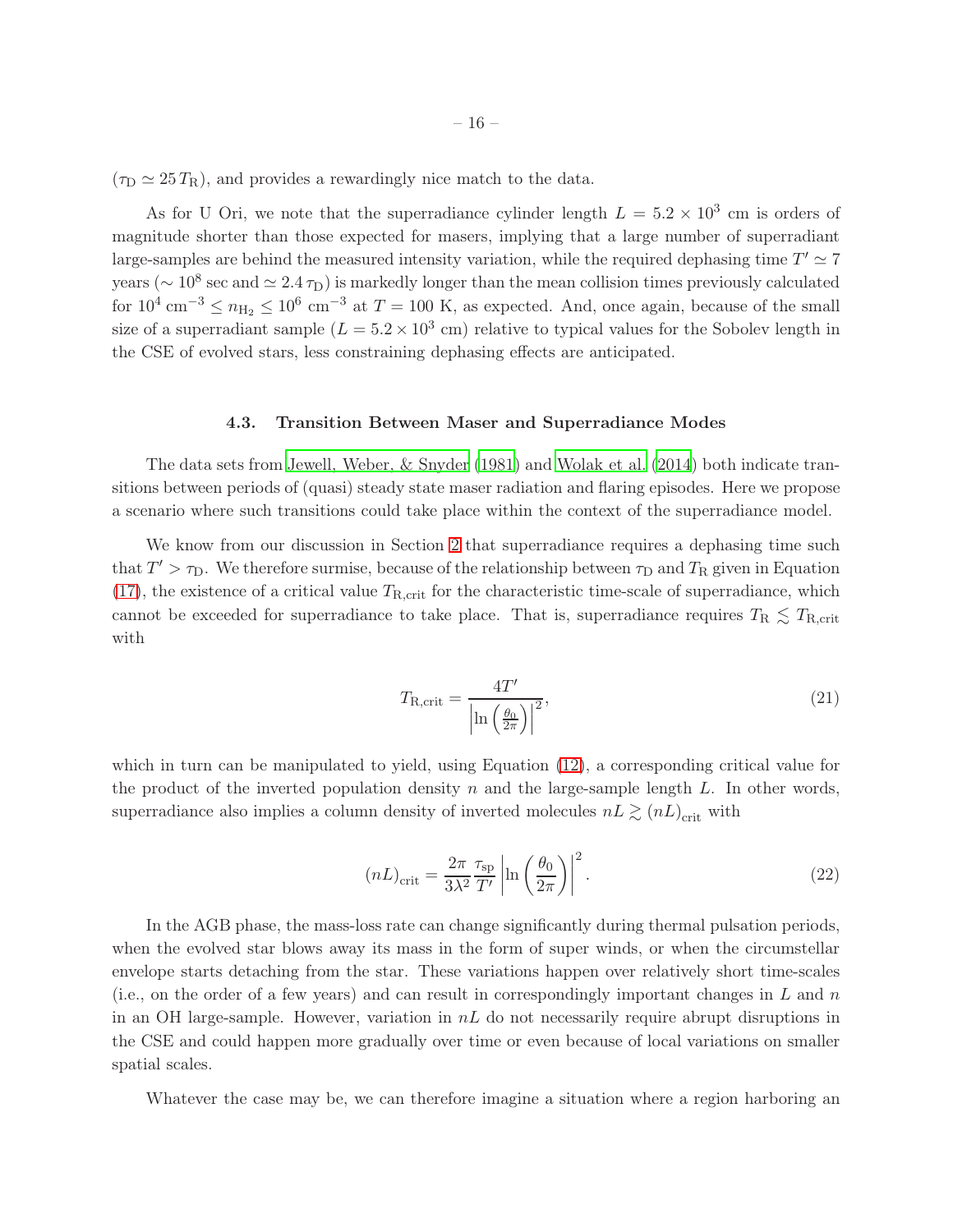OH maser could experience a change in  $nL$  that would push it above the critical value given in Equation [\(22\)](#page-15-1). At that point, the region over which  $nL > (nL)_{\text{crit}}$  would erupt into a superradiance mode that would overtake the maser process, since superradiance is a lot more efficient at radiating the energy stored in the sample (i.e., the superradiance radiation intensity scales with  $N^2$ ). The initial maser radiation field itself could serve as a trigger for the superradiant event. Interestingly, our superradiance models for U Ori and IRAS18276-1431 show that  $nL$  (or  $T_R$  and  $\tau_D$ ) is only a factor of a few (at most an order of magnitude for U Ori) higher than the critical value.

The time-scales of the flaring events for U Ori and IRAS18276-1431 indicate, however, that the whole maser region cannot at once act as a single coherent radiating system. Presumably some other factor does not allow this to take place. For example, this could be because the level of velocity coherence is not high enough over the whole masing region to ensure that the corresponding dephasing time is sufficiently long to allow the entire region to act as a single superradiance system. On the other hand, velocity coherence is likely to be sufficient locally (i.e., on scales on the order of  $10^3$  cm to  $10^4$  cm for the examples considered here) to allow for the corresponding region within the maser to break-up into a large number of smaller superradiance large-samples. Our calculations presented in Figures [3](#page-12-1) and [4,](#page-14-0) and their level of agreement with the corresponding data, provide credible evidence for such a scenario.

It is interesting to note that from an observational standpoint a single superradiant volume over which  $nL > (nL)_{\text{crit}}$  is unlikely to be resolvable in view of its spot size on the sky. This would be unusual for masers, which are often resolvable through high-resolution interferometry observations. This could also imply, based on the model discussed here, that an unresolvable source in a masing region exhibiting characteristics associated with superradiance (e.g., the ringing effect in the intensity variations) could be associated to a system composed of a single or a few superradiant sources operating within that region. However, as is implied by the discussion above, the converse is not necessarily true. That is, the fact that a source is spatially resolved does not imply that it cannot consist of a group composed of a large number of superradiant systems.

Finally, within the context of the model presented here, since a given region can make transitions between maser and superradiance modes we would expect that similar proper motion properties apply to both types of sources.

## 5. Conclusion

<span id="page-16-0"></span>We have applied the concept of superradiance introduced by [Dicke \(1954](#page-17-6)) to the OH molecule 1612 MHz spectral line often used for the detection of masers in CSEs of evolved stars. As the detection of 1612 MHz OH masers in the outer shells of envelopes of these stars implies the existence of a population inversion and a high level of velocity coherence, and that these are two necessary requirements for superradiance, we investigated whether superradiance can also take place in these regions. Our analysis suggests that superradiance provides a valid explanation for previous observations of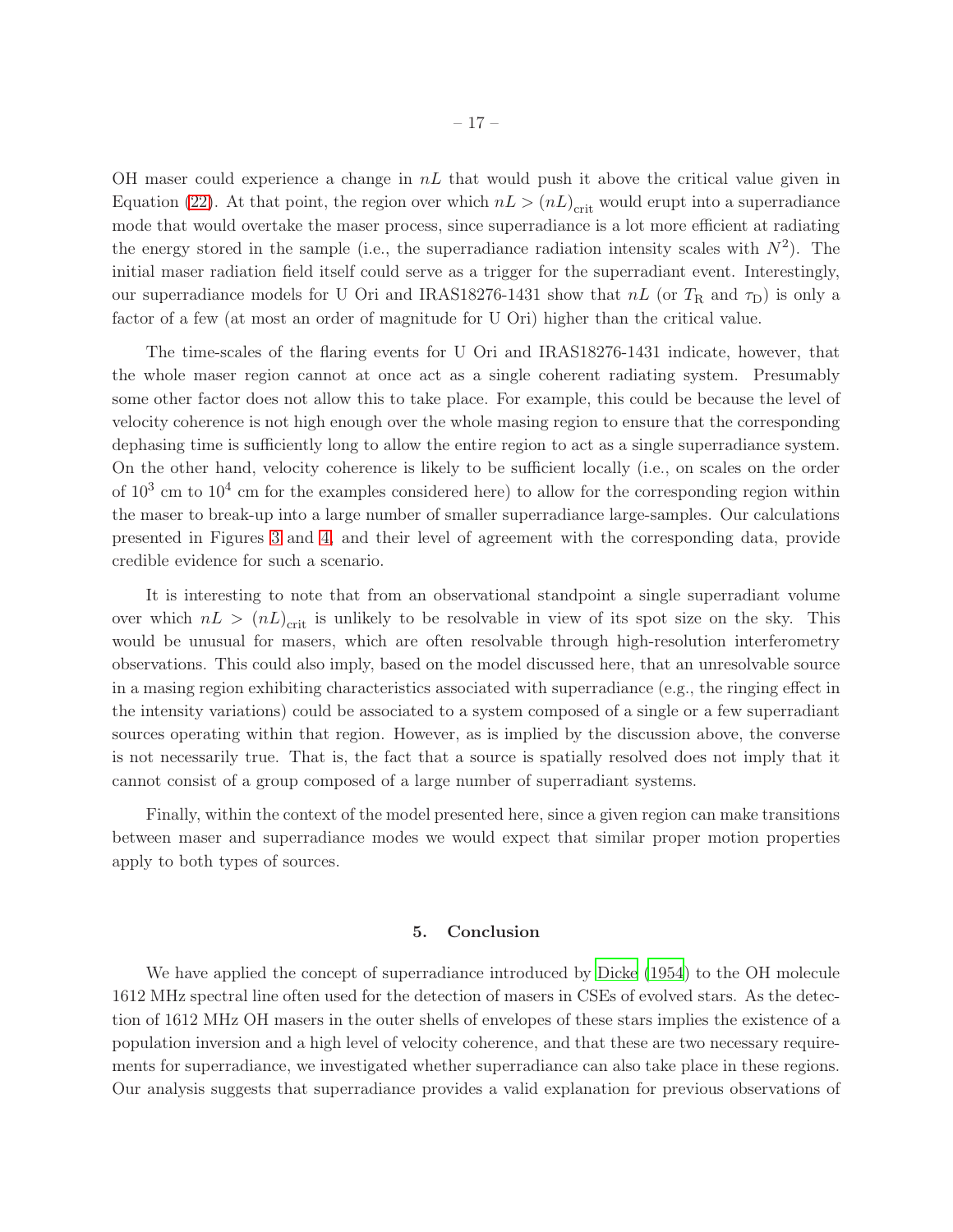intensity flares detected in that spectral line for the U Orionis Mira star [\(Jewell, Weber, & Snyder](#page-18-10) [1981\)](#page-18-10) and the IRAS18276-1431 pre-planetary nebula [\(Wolak et al. 2014](#page-19-0)). The confirmation of superradiance in these sources would not only reveal a new range of unexplored physical conditions in the ISM but, on a more fundamental, also reveal the existence of coherent quantum mechanical systems and corresponding entangled states over length scales reaching a few times  $10^4$  cm.

We are grateful to P. Wolak for making his data of IRAS18276-1431 available to us. M.H.'s research is funded through the NSERC Discovery Grant and the Canada Research Chair programs.

## REFERENCES

- <span id="page-17-3"></span>Baan, W. A., Wood, P. A. D., & Haschick, A. D. 1982, ApJ, 260, L49
- <span id="page-17-8"></span>Benedict, M. G., Ermolaev, A. M., Malyshev, V. A., Sokolov, I. V., & Trifonov, E. D. 1996, Superradiance Multiatomic Coherent Emission (Bristol: IOP Publishing Ltd)
- <span id="page-17-0"></span>Bertolotti, M. 2015, Masers and Lasers: an Historical Approach (Boca Raton: CRC Press)
- <span id="page-17-15"></span>Bowers, P. F. 1974, A&AS, 31, 127
- <span id="page-17-13"></span>Cimerman, M. 1979, ApJ, 228, L79
- <span id="page-17-4"></span>Darling, J., & Giovanelli, R. 2002, ApJ, 124, 100
- <span id="page-17-6"></span>Dicke, R. H. 1954, PhRv, 93, 99
- <span id="page-17-11"></span>Draine, B. T. 2011, Physics of the Interstellar and Intergalactic Medium (New Jersey: Princeton University Press)
- <span id="page-17-1"></span>Elitzur, M. 1992, Astronomical Masers (Dordrecht: Kluwer Academic Publishers)
- <span id="page-17-10"></span>Elitzur, M., Goldreich, P., & Scoville, N. 1976, ApJ, 205, 384
- <span id="page-17-14"></span>Fix, J. D. 1979, ApJ, 232, L39
- <span id="page-17-12"></span>Goldreich, P., & Scoville, N. 1976, ApJ, 205, 144
- <span id="page-17-9"></span>Gray, M. 1999, Philosophical Transactions of the Royal Society of London A: Mathematical, Physical and Engineering Sciences, 357(1763), 3277
- <span id="page-17-5"></span>Gray, M. D., Howe, D. A., & Lewis, B. M. 2005, MNRAS, 364, 783
- <span id="page-17-2"></span>Gray, M., 2012, Maser Sources in Astrophysics (New York: Cambridge University Press)
- <span id="page-17-7"></span>Gross, M. & Haroche, S. 1982, Physics Reports, 95, 301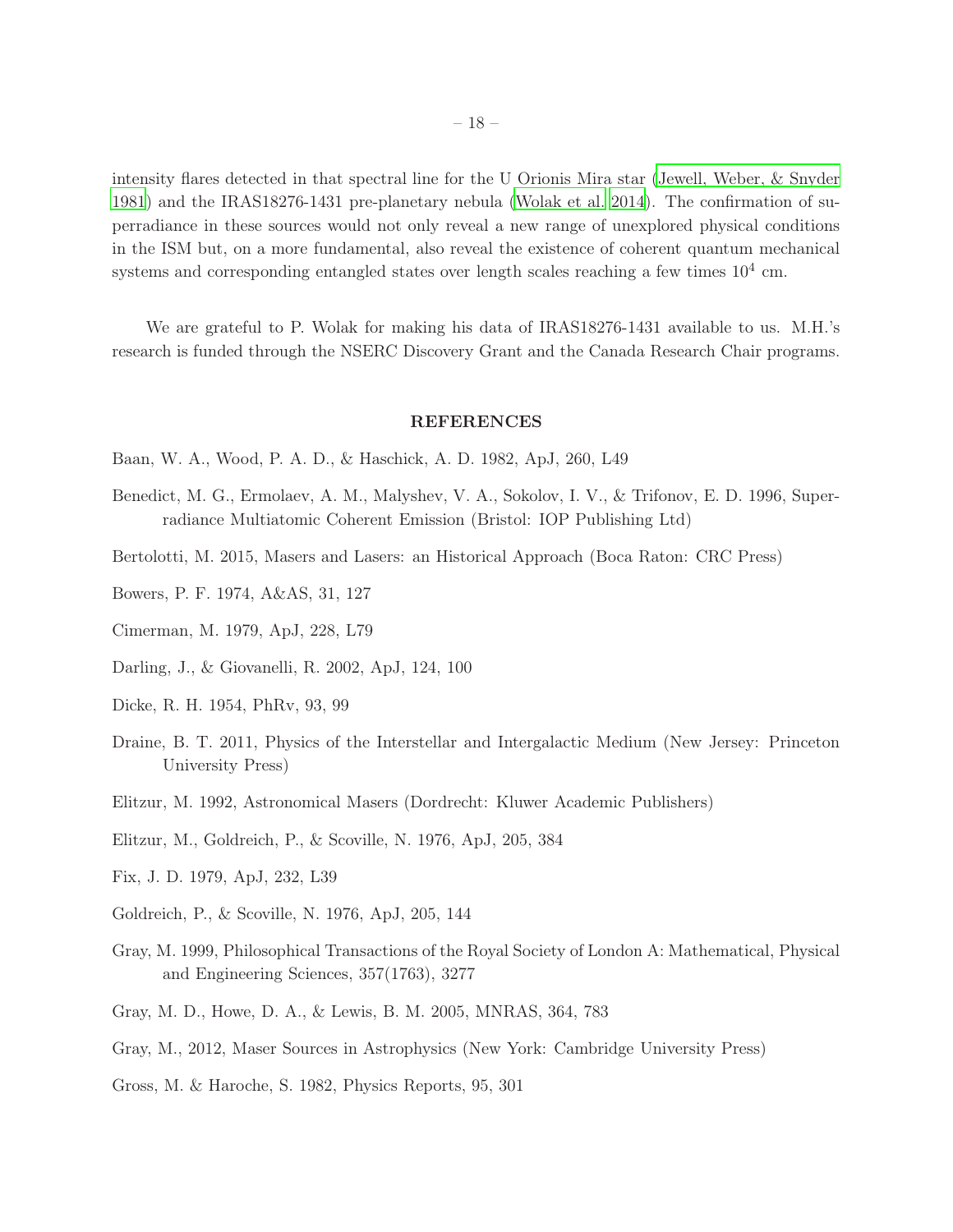- <span id="page-18-14"></span>Harvey, P. M., Bechis, K. P., Wilson, W. J., & Ball, J. A. 1974, ApJS, 27, 331
- <span id="page-18-6"></span>He, J. H. 2005, New A, 10, 283
- <span id="page-18-18"></span>Irwin, J. A. 2007, Decoding the Cosmos (Chichester: Wiley)
- <span id="page-18-13"></span>Jewell, P. R., Webber, J. C., Snyder, L. E., & Elitzur, M. 1979, ApJS, 41, 191
- <span id="page-18-10"></span>Jewell, P. R., Webber, J. C., & Snyder, L. E. 1981, ApJ, 249, 118
- <span id="page-18-16"></span>Karttunen, H. 2007, Fundamental Astronomy (Berlin: Springer Science & Business Media), 318
- <span id="page-18-7"></span>Kylafis, N. D., & Norman, C. A. 1990, ApJ, 350, 209
- <span id="page-18-12"></span>Litvak, M. M. 1969, ApJ, 156, 471
- <span id="page-18-15"></span>Lamers, H. J. & Cassinelli, J. P. 1999, Introduction to Stellar Winds (Cambridge: Cambridge University Press)
- <span id="page-18-5"></span>Lockett, P., & Elitzur, M. 2008, ApJ, 677, 985
- <span id="page-18-8"></span>McBride, J., Heiles C., & Elitzur, M. 2013, ApJ, 774, 1
- <span id="page-18-2"></span>McGee, R. X., Robinson, B. J., Gardner, F. F., Bolton, & J. G.1965, Nature, 208, 1193
- <span id="page-18-22"></span>Nguyen-Q-Rieu, Laury-Micoulaut, C., A. Winnberg, and G. V. Schultz 1979, A&A, 75, 351
- <span id="page-18-17"></span>Offer, A. R., van Hemert, M. C., & van Dishoeck, E. F. 1994, J. Chem. Phys., 100, 362
- <span id="page-18-20"></span>Pataki, L., & Kolena, J. 1974, IAU Circ., No. 2680
- <span id="page-18-9"></span>Rajabi, F., & Houde, M. 2016, ApJ, in press (Paper I; arxiv.org/abs/1601.01717)
- <span id="page-18-21"></span>Reid, M. J., Muhleman, D. O., Moran, J. M., Johnston, K. J., & Schwartz, P. R. 1977, ApJ, 214, 60
- <span id="page-18-1"></span>Stahler, S. W., & Palla, F. 2008, The Formation of Stars (Weinheim: Wiley-VCH)
- <span id="page-18-19"></span>Souers, P. C. 1986, Hydrogen Properties for Fusion Energy (London: University of California Press Ltd), 235
- <span id="page-18-4"></span>Turner, B. E., 1970, J. Roy. Astron. Soc. Can., 64, 221
- <span id="page-18-3"></span>Weaver, H., Williams, D. R., Dieter, N. H., Lum, W. T. 1965, Nature, 208, 29
- <span id="page-18-0"></span>Weinreb, S., Barrett, A. H., Meeks, M. L., & Henry, J. C. 1963, Nature, 200, 4909
- <span id="page-18-11"></span>Wittke, J. P., & Dicke, R. H. 1956, PhRv, 103, 620